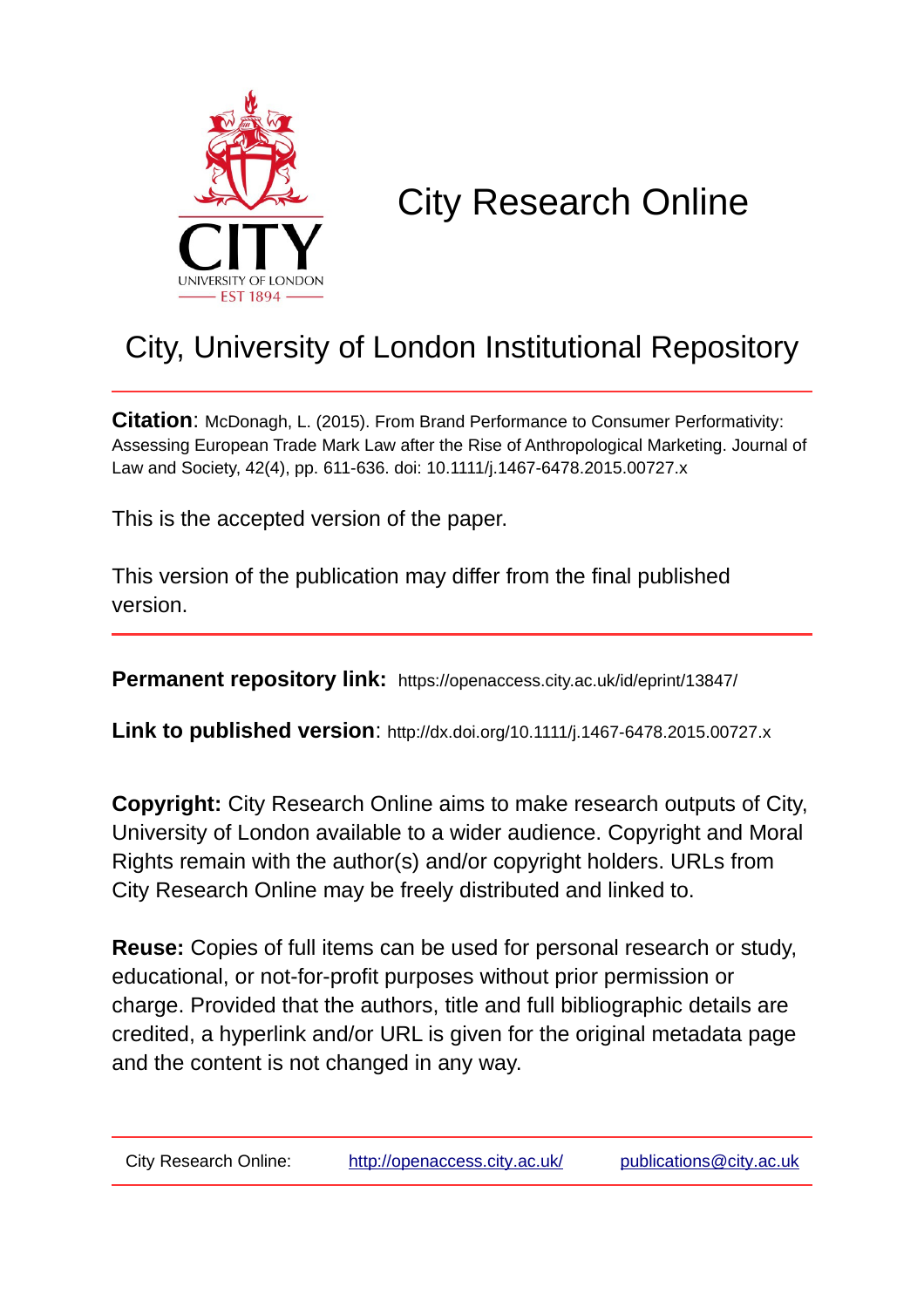## **From Brand Performance to Consumer Performativity - Assessing European Trade Mark Law After the Rise of Anthropological Marketing**

#### **LUKE MCDONAGH**

#### **ABSTRACT**

*Since the 2009 CJEU decision in L'Oréal v Bellure the idea that a brand's image is the property of the trade mark owner has become increasingly entrenched within European trade mark law. Brand image is now protected even where there is no harm to the underlying mark. However, the courts have largely failed to acknowledge the radical ways in which the marketplace for goods bearing trade marks has changed during the past three decades. One key shift is that businesses and marketers no longer view the brand creation process from a topdown 'brand performance' perspective, but rather via the prisms of 'anthropological marketing' and 'consumer performativity'. By taking an interdisciplinary approach this article dissects this process of brand creation in the context of European trade mark law, and argues that the law must take account of consumer agency when the question of who should own brand image arises.*

*Lecturer in Law, City University London, Northampton Square, EC1V 0HB - luke.mcdonagh@city.ac.uk.*

I wish to thank the following people for their support and helpful comments during the process of writing this article - the anonymous JLS reviewers, Rothna Begum, Marc Mimler, Mara Malagodi, Kenneth Madden, Jonathan Griffiths, Martin Senftleben, Alain Pottage, Peter Ramsay and Dev Gangjee.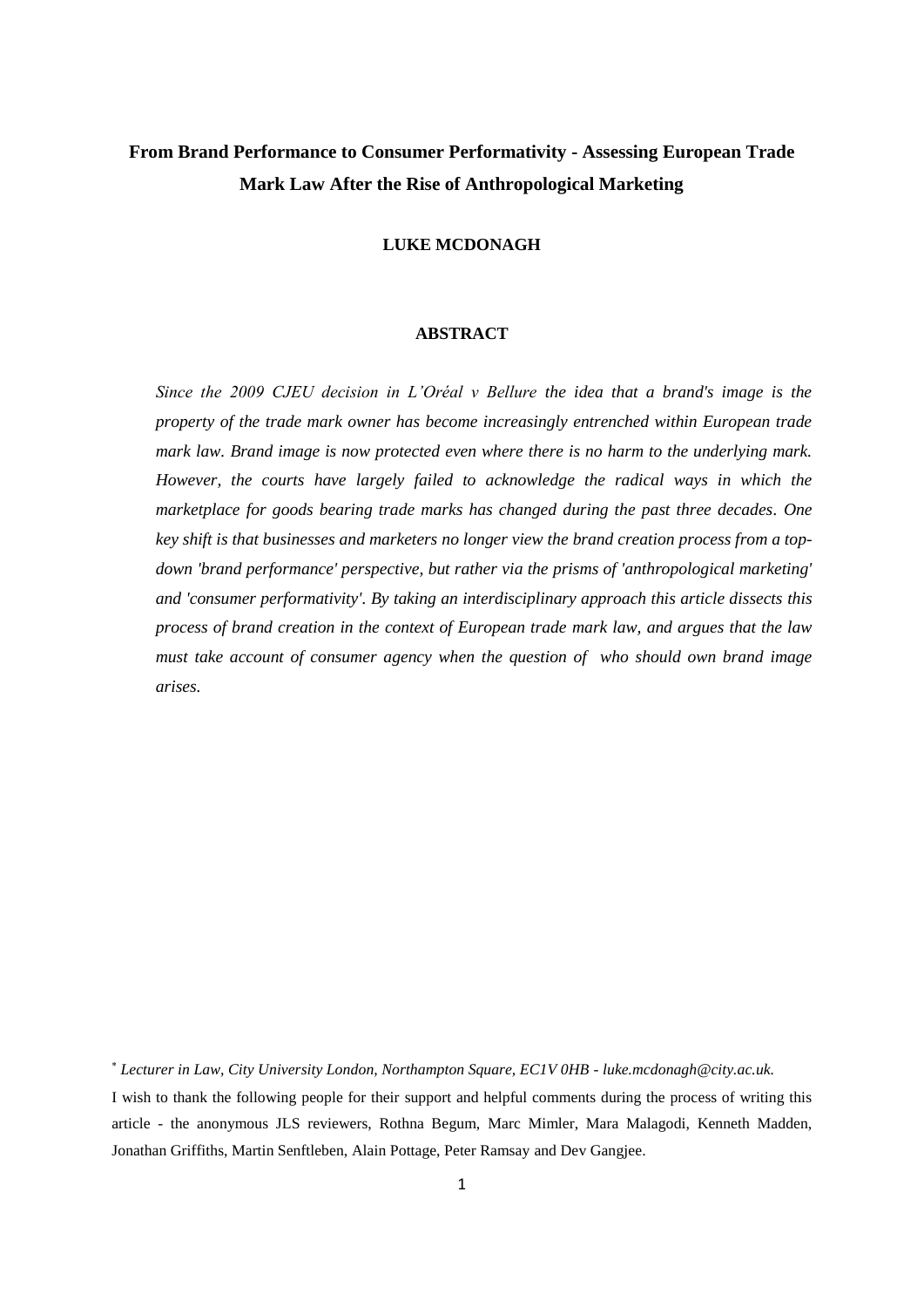#### **INTRODUCTION**

It would be an understatement to say that European trade mark law is at something of a crossroads the truth is that the law has already moved some way down a previously unchartered path. Since the 2009 Court of Justice of the European Union (CJEU) decision in *L'Oréal v Bellure,* the notion that the brand's image is the property of the trade mark owner - apparently justified by the investment in the mark by its owner - has become increasingly entrenched within EU trade mark law.<sup>1</sup> Indeed, the law now protects brand image even where there is no harm to the underlying mark. Yet, while the boundaries of trade mark protection have undoubtedly been expanded since 2009, the CJEU has not adequately theorised or explained why this expansion has occurred from the point of view of trade mark doctrine; nor, given the commonly accepted distinction between the trade mark and the wider brand concept, have the courts properly explained why it is right that trade mark owners should be able to use trade mark law to claim all aspects of valuable brand image.<sup>2</sup> Finally, this judicial expansion of the law has occurred without any real analysis of the radical ways in which the marketplace for goods bearing trade marks has changed during the past three decades; indeed, the courts have failed to take account of the fact that there has been a paradigm shift in marketing literature and practice - a move from a top-down 'brand performance' perspective to an 'anthropological marketing' framework centring on 'consumer performativity' of brands and cocreation of brand image. <sup>3</sup> The failure of the courts to provide a satisfactory explanation for the expansion of trade mark law to protect brand image raises significant questions about the nature of the relationship between trade mark law and brands, as well as the creation of brand image and its ownership. This article frames these questions as follows: first, who creates brand image? - and second, who, if anyone, should own brand image?

In addition to conducting legal analysis, this article attempts to answer these questions by examining relevant literature from outside the legal and marketing fields - including works of feminist, sociological and anthropological scholarship - and by reflecting on these insights to assess what role European trade mark law ought to play in the context of brand protection. 4

**.** 

<sup>3</sup> C. Grönroos, 'From marketing mix to relationship marketing: towards a paradigm shift in marketing' (1994) 2 *Asia-Australia Marketing Journal* 9, at 9-11. See also P. Fawkes, 'How IKEA Wins Business Through Co-creation & Collaboration' *Professional Search For Knowledge* (PSFK): <http://www.psfk.com/2014/07/ikea-brand-strategy.html> 4 J. Butler, 'Performative Acts and Gender Constitution: An Essay in Phenomenology and Feminist Theory' (1988) 40

<sup>1</sup> *L'Oréal SA v Bellure NV* (C-487/07) [2009] ETMR 55. See also *L'Oréal v Bellure* [2010] EWCA Civ 535. See also D. Gangjee and R. Burrell, 'Because you're worth it: L'Oreal and the prohibition on free-riding' (2010) 73 *Modern Law Review* 282 and D.R. Desai, 'From Trademarks to Brands' (2012) 64 *Florida Law Review* 981.

<sup>2</sup> T. Aplin and J. Davis, *Intellectual Property Law: Texts, Cases and Materials* (2013, 2nd edn.) 377-390. See generally L. Bently et al. (eds.), *Trade Marks and Brands: An Interdisciplinary Perspective* (2008).

*Theatre Journal* 519, at 519-523, M. Callon, C. Méadel and V. Rabeharisoa, 'The economy of qualities' (2002) 31 *Economy*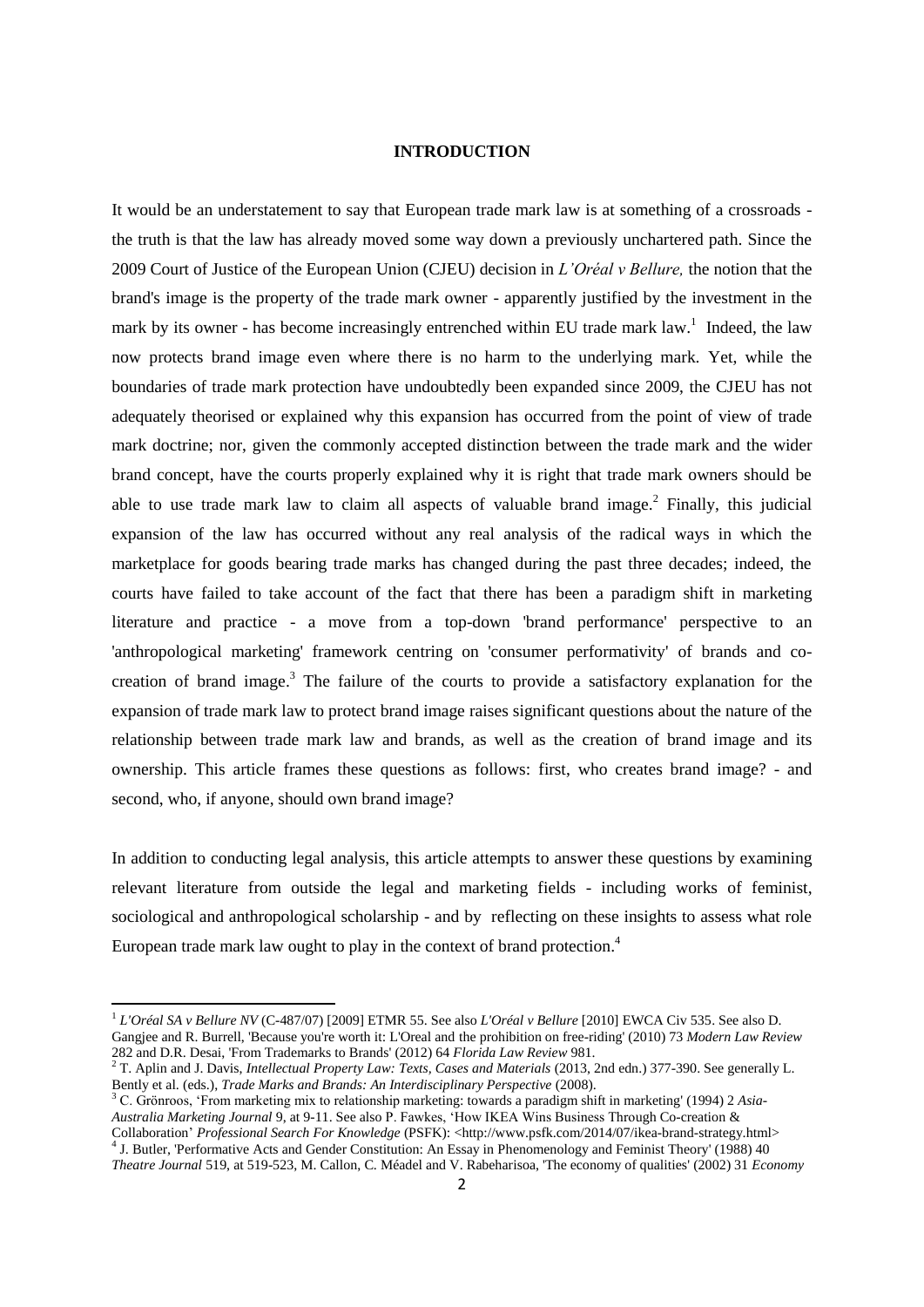The first part of this article explores the underlying justificatory rationales of trade mark law in the context of *L'Oréal* and related cases, noting that the CJEU's recognition of brands as property under trade mark law marks a significant shift with respect to what the law protects. This shift is based on two questionable assumptions: first, that the TM owner's investment creates brand image; and second, that TM law ought to protect brand image. <sup>5</sup> As explored over the course of this article, by resting its decisions upon these assumptions the CJEU has failed to properly engage with the complex question of who creates brands within the consumer economy. 6

The effect of this failure is that trade mark law has expanded into hitherto unchartered territory whereby brands themselves are viewed as objects of property - something that potentially impacts on competition as well as on the rights of consumers. <sup>7</sup> Although the subsequent interpretation of *L'Oréal v Bellure* at the EU and national levels indicates there is some room for judicial manoeuvre when allegations of 'free-riding' and questions of fair competition arise, there is still much cause for concern - not least the apparent judicial acceptance of the notion that ownership of the trade mark automatically necessitates recognising the trade mark owner's property in all aspects of brand image, a position that has not been subjected to a serious theoretical critique.<sup>8</sup> Indeed, a thorough examination of how brand image is typically constructed and maintained - and of how trade mark law ought to respond to claims of ownership - is required in order to unpack the consequences of this development.<sup>9</sup> Of particular importance in this regard is recognition of the fact that although there is overlap between the trade mark and the brand, it is more accurate to view these concepts through separate lenses.<sup>10</sup> Recent work by marketing scholars such as Keller and Kapferer, and legal scholars

 $\overline{\phantom{a}}$ 

*and Society* 194, at 194-199 and C. Nakassis, 'Brand, Citationality, Performativity' (2012) 114 *American Anthropologist* 624, at 629.

<sup>5</sup> D. Gangjee, 'Property in Brands - The Commodifcation of Conversation' in *Concepts of Property in Intellectual Property Law,* eds. H.R. Howe and J. Griffiths (2013) 29-59, at 29-30, D. Barnes, 'Trademark Externalities' (2007) 10 *Yale Journal of Law & Technology* 1, at 20-22 and B. Beebe, 'The Semiotic Analysis of Trade Mark Law' (2004) 51 *UCLA Law Review* 621.

 $6$  id.

<sup>7</sup> See comments of Jacobs L.J. in *L'Oréal v Bellure* [2010] EWCA Civ 535 at para. 30. See generally J. Davis, 'Between a Sign and a Brand: Mapping the Boundaries of a Registered Trade Mark in European Union Trade Mark Law' in *Trade Marks and Brands: An Interdisciplinary Critique,* eds. L. Bently et al. (2008) 65-91 and M. Senftleben, 'Trade Mark Protection: A Black Hole in the Intellectual Property Galaxy?' (2011) 42 *International Review of Intellectual Property Law* 383.

<sup>8</sup> See *Google v. Louis Vuitton Malletier et al.* (C-236/08, C-237/08 and C-238/08) [2010] ETMR 30 (Grand Chamber) and *Interflora, Inc & Anor v Marks & Spencer Plc* (Case C-323/09) [2012] ETMR 1 as well as the UK cases of *Whirlpool Corp. v. Kenwood* [2009] EWCA Civ. 753 at para. 135 *and Specsavers International Healthcare Ltd v Asda Stores Ltd (No. 2)*  [2012] EWCA Civ. 24 at para. 141.

<sup>&</sup>lt;sup>5</sup> K.L. Keller, *Strategic Brand Management: Building, Measuring, and Managing Brand Equity* (2003, 2nd edn.) 59-67. See also J-N. Kapferer, *The New Strategic Brand Management: Creating and Sustaining Brand Equity Long Term* (2008, 4th edn.) and C. Tynan, S. McKechnie and C. Chhuon, 'Co-creating value for luxury brands,' (2010) 63 *Journal of Business Research* 1156.

 $10$  id.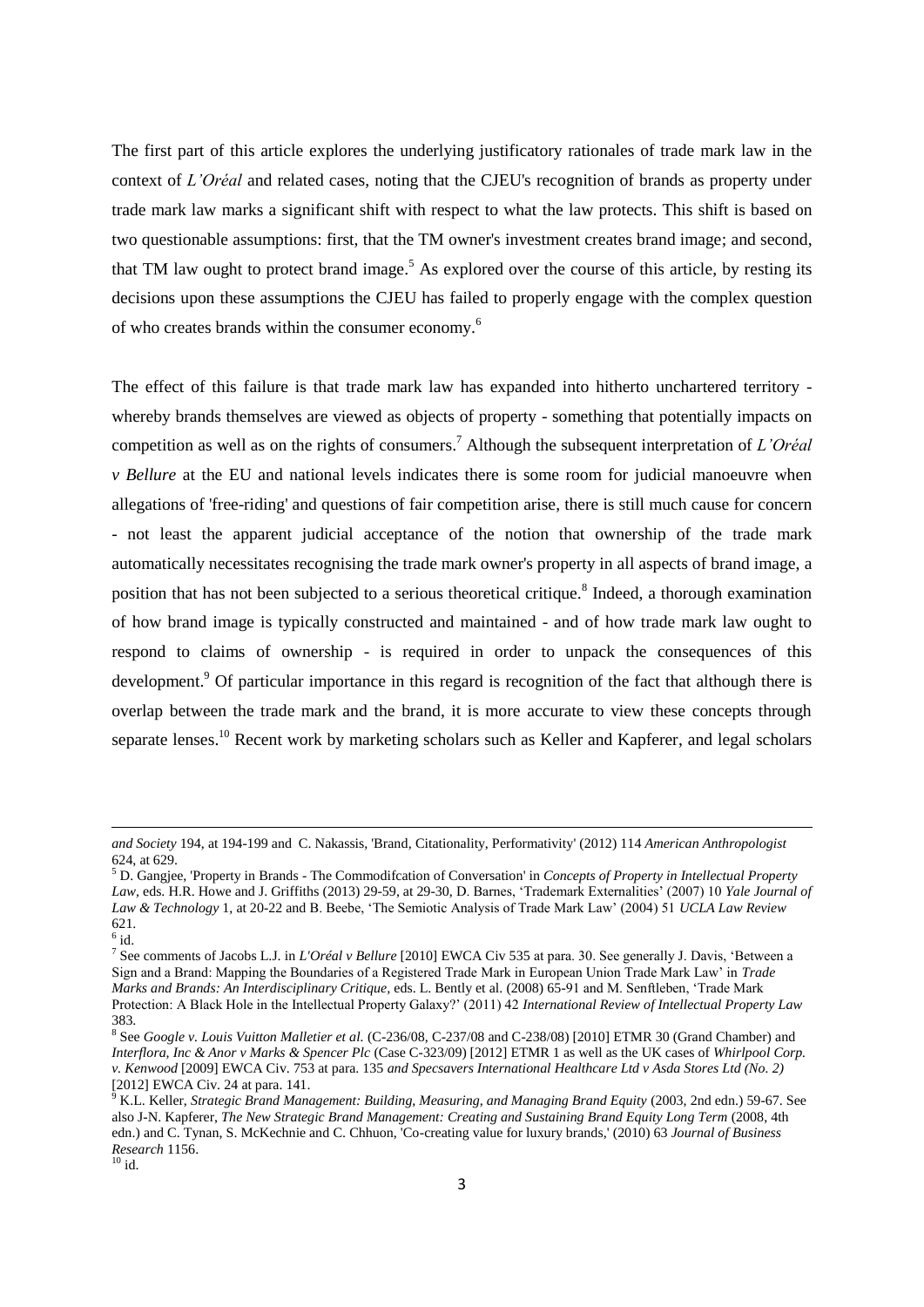such as Gangjee and Desai, has added a great deal to the discourse on these issues, but much remains to be said. $11$ 

The second part of this article adds to this ongoing discussion by drawing insights from the work of a number of scholars from outside the legal and marketing fields, namely Judith Butler, Michel Callon et al. and Constantine Nakassis. Regarding the relevance of Butler's thought in this context, it is argued here that although the connection is rarely made explicit, much current marketing literature reflects the influence one of the key intellectual narratives that emerged following the 1970s - namely, the move away from stable, essentialist conceptions of identity towards postmodern, performative notions of the self, a societal shift analysed in great detail in Butler's feminist scholarship.<sup>12</sup>

In tandem with the emergence of this destabilizing narrative concerning the personal self, Michel Callon et al.'s analysis of the 'economy of qualities' shows that notions of the consumer economy have also been destabilized - and subsequently reconstructed - in the aftermath of postmodernism, whereby businesses and marketers have moved away from a static notion of the way consumers perceive brands, towards a highly reflexive notion of the consumer economy and an anthropological approach to consumer-brand interaction.<sup>13</sup> Marketers have effectively moved beyond merely asking questions about brand penetration and performance within the marketplace to exploring and encouraging something much more fluid: anthropological marketing.

Sometimes described as relationship marketing, anthropological marketing is a concept which focuses on the 'consumer performativity' of brands.<sup>14</sup> This notion of consumer performativity has Butlerian roots and it further resonates with the empirical work of the anthropologist Constantine Nakassis, a scholar of brands and consumerism.<sup>15</sup> By drawing on insights from the work of Butler, Callon and Nakassis this article answers the first question posed above - who creates brand image? - by showing that, contra the view of the CJEU, the investment of the trade mark owner is not the sole, or even the key, driving force behind brand image creation, and that it is actually consumers who play the vital role in this respect. Indeed, although it is true that investment by the TM owner in marketing campaigns creates awareness of brands - and sometimes encourages consumer performativity of brands - much empirical evidence suggests that the TM owner often remains distant from the actual

 $11$  Keller, op. cit., n. 9, Kapferer, op. cit., n. 9, Gangjee, op. cit., n. 5 and Desai, op. cit., n. 1.

<sup>12</sup> Butler, op. cit., n. 4, pp. 519-523. See also R.G. Dunn, *Identity Crises: A Social Critique of Postmodernity* (1999).

<sup>&</sup>lt;sup>13</sup> Callon et al., op. cit., n. 4. See also M. Hamouda and A. Gharbi, 'The Postmodern Consumer: An Identity Constructor?' (2013) 5 *International Journal of Marketing Studies* 41, M.E. Schramm, K.J. Trainor, M. Shanker and M.Y. Hu, 'An agentbased diffusion model with consumer and brand agents' (2010) 50 *Decision Support Systems* 234 and C.K. Prahalad and V. Ramaswamy, 'Co-Creation Experiences: The Next Practice in Value Creation' (2004) 18 *Journal of Interactive Marketing* 5.  $14$  Fawkes, op. cit., n. 3.

<sup>15</sup> Nakassis, op. cit., n. 4, p. 629. See also generally A. Arvidsson, *Brands: Meaning and Value in Media Culture* (2006) and J.M. Oliveria-Castro, G.R. Foxall, V.K. James, H.B.F. Roberta, M.B. Pohl, B. Dias, S.W. Chang, 'Consumer-based brand equity and brand performance' (2008) 28 *Service Industries Journal* 445.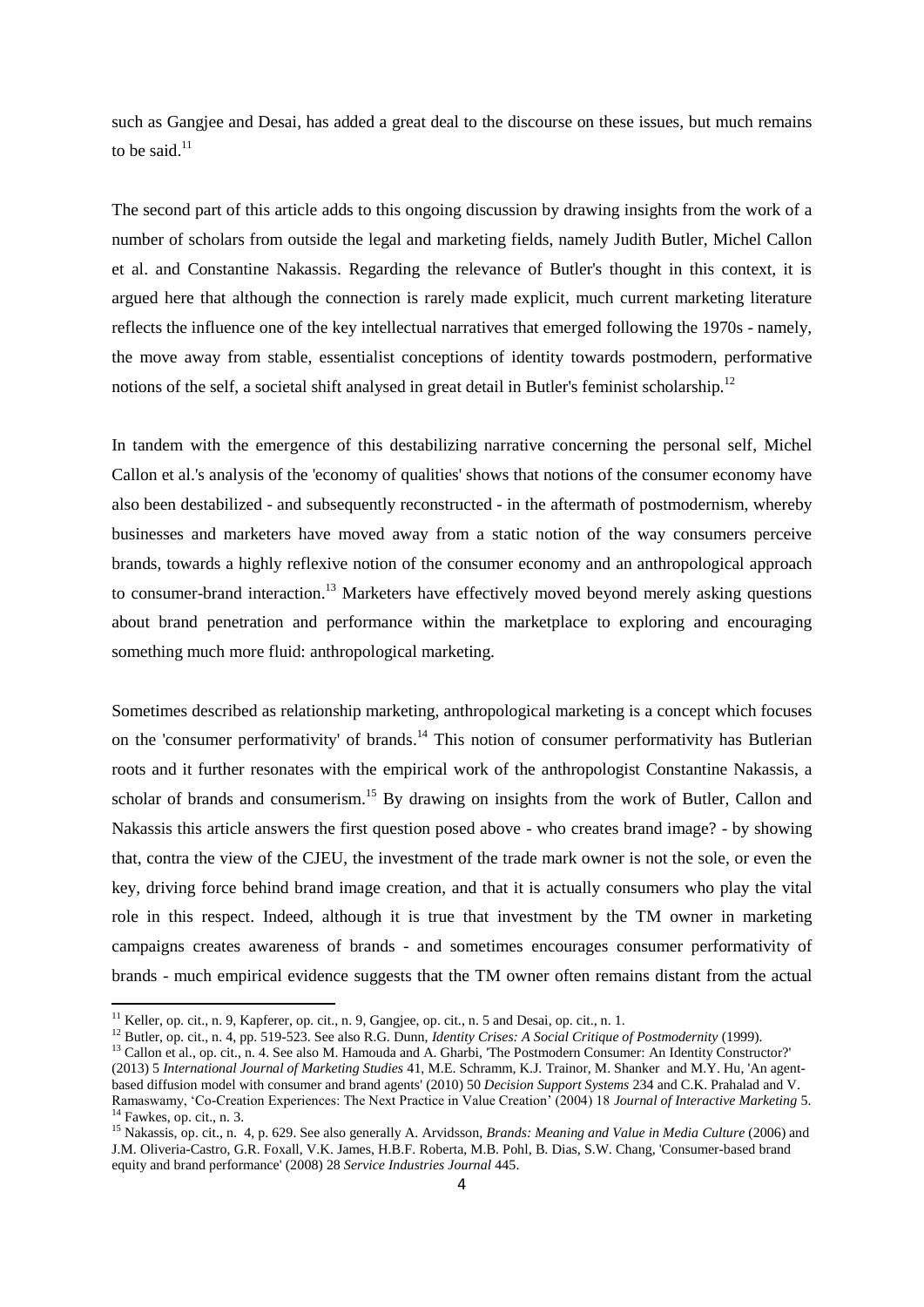direct acts of brand image creation, which are undertaken primarily by consumers.<sup>16</sup> Further to this, on some occasions the agency of the TM owner is entirely absent from this process.<sup>17</sup>

Thus, as shown over the course of this article, by analysing the relationship between trade mark law and brands from the perspective of consumer performativity a more vivid picture of how brand image is actually created is revealed than that which is currently accepted by the courts. This in turn has relevance for the second key question this article seeks to answer: who, if anyone, should own brand image?<sup>18</sup>

In the concluding part of this article I argue that at present European trade mark law is inadequate as a base for enabling courts to make determinations about the ownership of something as unstable and multifaceted as brand image.<sup>19</sup> Specifically, within the 21st century economy of qualities - where both individual identities and valuable brand image are in a constant state of flux - the ability of courts to make coherent legal decisions in the field of trade mark law is likely to be hindered, not helped, if the courts stubbornly persist with an outdated understanding of the relationship between trade mark owner investment and brand image creation.<sup>20</sup>

It would be better for the law if the courts were willing to accept that brand image creation is a complex, dialogical process - often involving the agency of both the TM owner and the consumer, but sometimes merely the consumer - and that in light of this complexity, using trade mark law to award blanket ownership of brand image to TM owners is simply unjust. In fact, it is perfectly in line with the traditional doctrine of trade mark law to say that there are aspects of brand image that do not fall within trade mark protection, and that these aspects, despite their value, ought not to be owned by anyone. In other words, the courts should not be afraid to state the obvious: the purpose of trade mark law is to protect trade marks - not every single aspect of the wider brand - a point that seems especially evident in cases where there is no harm to an underlying mark.

If the courts are unwilling to reverse course - or at the very least to provide a more convincing explanation for how brand image creation and ownership fit within the traditional boundaries of trade mark law - the best way forward would be for a thorough re-think at the EU policy and legislative levels with regard to what trade mark law ought to protect with respect to brand image in light of the paradigm shift represented by the rise of anthropological marketing, bearing in mind the eternal

 $\overline{\phantom{a}}$ 

<sup>16</sup> K.L. Keller, 'Conceptualizing, Measuring, and Managing Customer-Based Brand Equity,' (1993) 57 *Journal of Marketing*

<sup>1, 1-3.</sup> See generally D.A. Aaker, *Managing Brand Equity* (1991).

Nakassis, op. cit., n. 4, p. 632

<sup>18</sup> Grönroos, op. cit., n. 3, pp. 9-11.

 $19$  Butler, op. cit., n. 4, and Nakassis, op. cit., n. 4.

<sup>20</sup> Callon et al., op. cit., n. 4, pp. 194-199.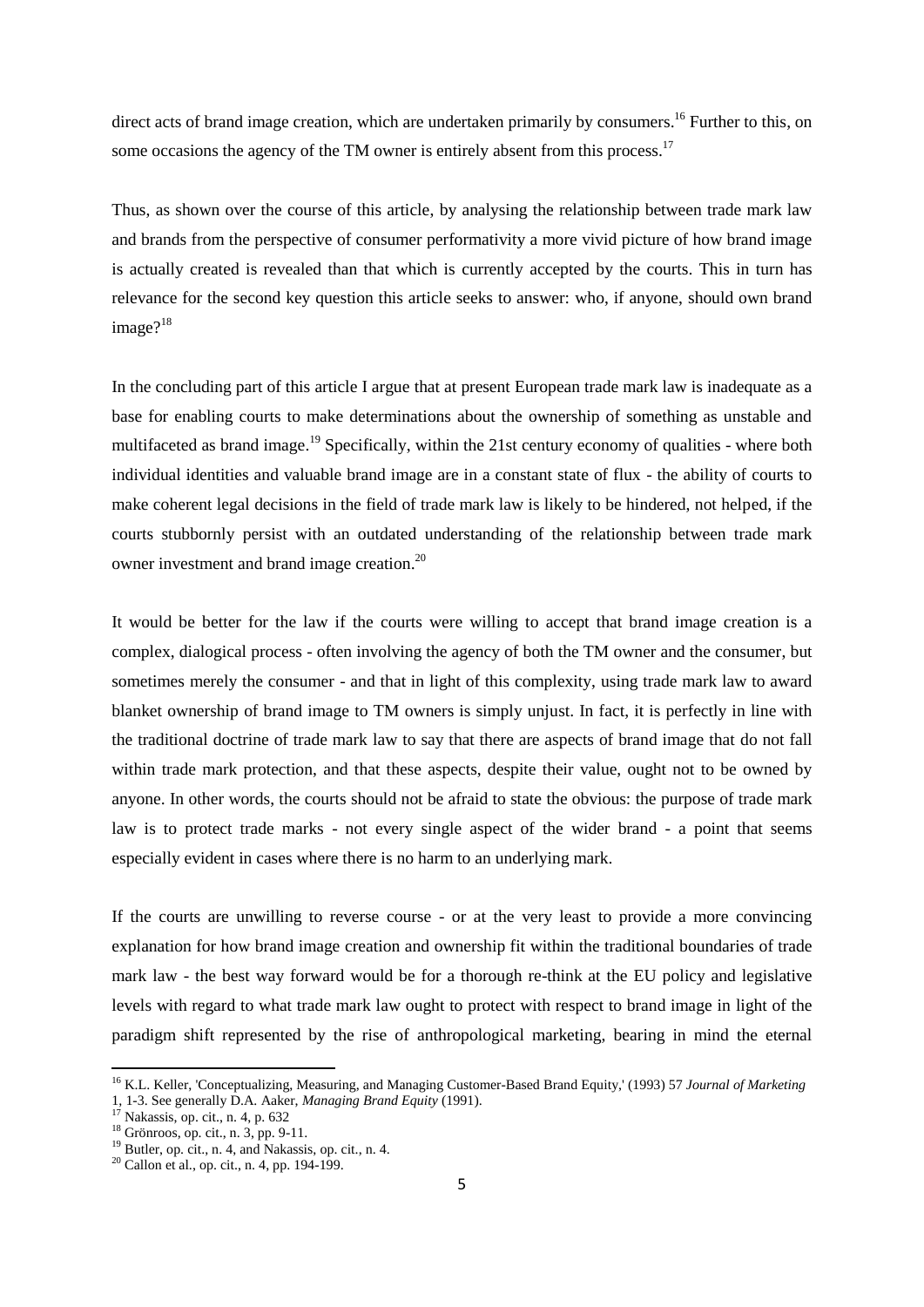maxim that not everything that is valuable necessarily deserves protection under the law, and that other interests, notably those of citizens, consumers and competitors, must also be taken into account. 21

#### **THE DISTINCTION BETWEEN THE TRADE MARK AND THE BRAND**

In order to make sense of the recent shift within trade mark law - from protecting mere trade marks to additionally protecting the mark's brand dimension - it is important to first highlight the difference between the nominal, symbolic trade mark  $(TM)$  and the wider concept of the brand.<sup>22</sup> Under the TRIPS agreement, a trade mark is defined as a legally constituted sign, the defining feature of which is that it is 'capable of distinguishing the goods or services of one undertaking from those of other undertakings'.<sup>23</sup> Beebe, meanwhile, views the trade mark as being 'a three-legged stool, consisting of a signifier (the perceptible form of the mark), a signified (the semantic content of the mark, such as the goodwill or effect to which the signifier refers), and a referent (the product or service to which the mark refers)'.<sup>24</sup> As Gangjee argues, while in most cases the signifier can be readily identified by examining the relevant register, and the referent can be established by the list of goods/services made available by the manufacturer/provider, the notion of *what is signified* by the mark is much more nebulous, and it is here that the wider notion of the brand comes into play.<sup>25</sup>

The brand refers to 'the totality of the image that is portrayed in relation to or by a product in the marketplace, and the process of getting it there'.<sup>26</sup> Thus, the brand concept encompasses not only the trade mark, but also an array of signified meanings and associations, many of which go far beyond the

<sup>&</sup>lt;sup>21</sup> See Commission Proposal for a Regulation of the European Parliament and of the Council amending Council Regulation (EC) 207/2009 on the Community trade mark, COM (2013) 161 final (27 March 2013) and Commission Proposal for a Directive of the European Parliament and of the Council to Approximate the Laws of the Member States Relating to Trade Marks, COM (2013) 162 final (27 March 2013). Within the initial proposals, there was an attempt to limit double identity protection to origin-related scenarios - see discussion in M. Senftleben, 'Function Theory and International Exhaustion – Why It Is Wise to Confine the Double Identity Rule to Cases Affecting the Origin Function' (2014) 36 EIPR 518 and A. Kur, 'The EU Trademark Reform Package - (Too) Bold a Step Ahead or Back to Status Quo?' (2015) 19 *Marquette Intellectual Property Law Review* 19. However, this origin-related language has since been removed - see 'Trade marks reform: Council confirms agreement with Parliament' - <http://www.consilium.europa.eu/en/press/press-releases/2015/06/10-div-trademarks/> and Proposal for a Regulation of the European Parliament and of the Council amending Council Regulation (EC) No 207/2009 on the Community Trade Mark and Proposal for a Directive of the European Parliament and of the Council to approximate the laws of the Member States relating to trade marks (Recast):

<sup>&</sup>lt;http://data.consilium.europa.eu/doc/document/ST-9547-2015-ADD-2/en/pdf>

 $^{22}$  Interbrand ranks Apple the most valuable global brand for 2014, with Google and Coca-Cola second and third on the list: <http://www.bestglobalbrands.com/2014/ranking/>.

 $23$  Article 18, Agreement on Trade-Related Aspects of Intellectual Property Rights, Annex 1C of the Marrakesh Agreement Establishing the World Trade Organization (1994) (hereafter referred to as TRIPS):

<sup>&</sup>lt;http://www.wto.org/english/tratop\_e/trips\_e/t\_agm0\_e.htm>.

 $^{24}$  Beebe, op. cit., n. 5, p. 625.

<sup>&</sup>lt;sup>25</sup> Gangjee, op. cit., n. 5, p. 30. The Office of Harmonization for the Internal Market (OHIM) registers the Community Trade Mark in the European Union - <https://oami.europa.eu/ohimportal/en/> - while the UK Intellectual Property Office (IPO) registers UK Trade Marks - <http://www.ipo.gov.uk/types/tm.htm>.

<sup>26</sup> C. Waelde, G. Laurie, A. Brown, S. Kheria and J. Cornwell, *Contemporary Intellectual Property: Law and Policy* (2013, 3rd edn.) 553.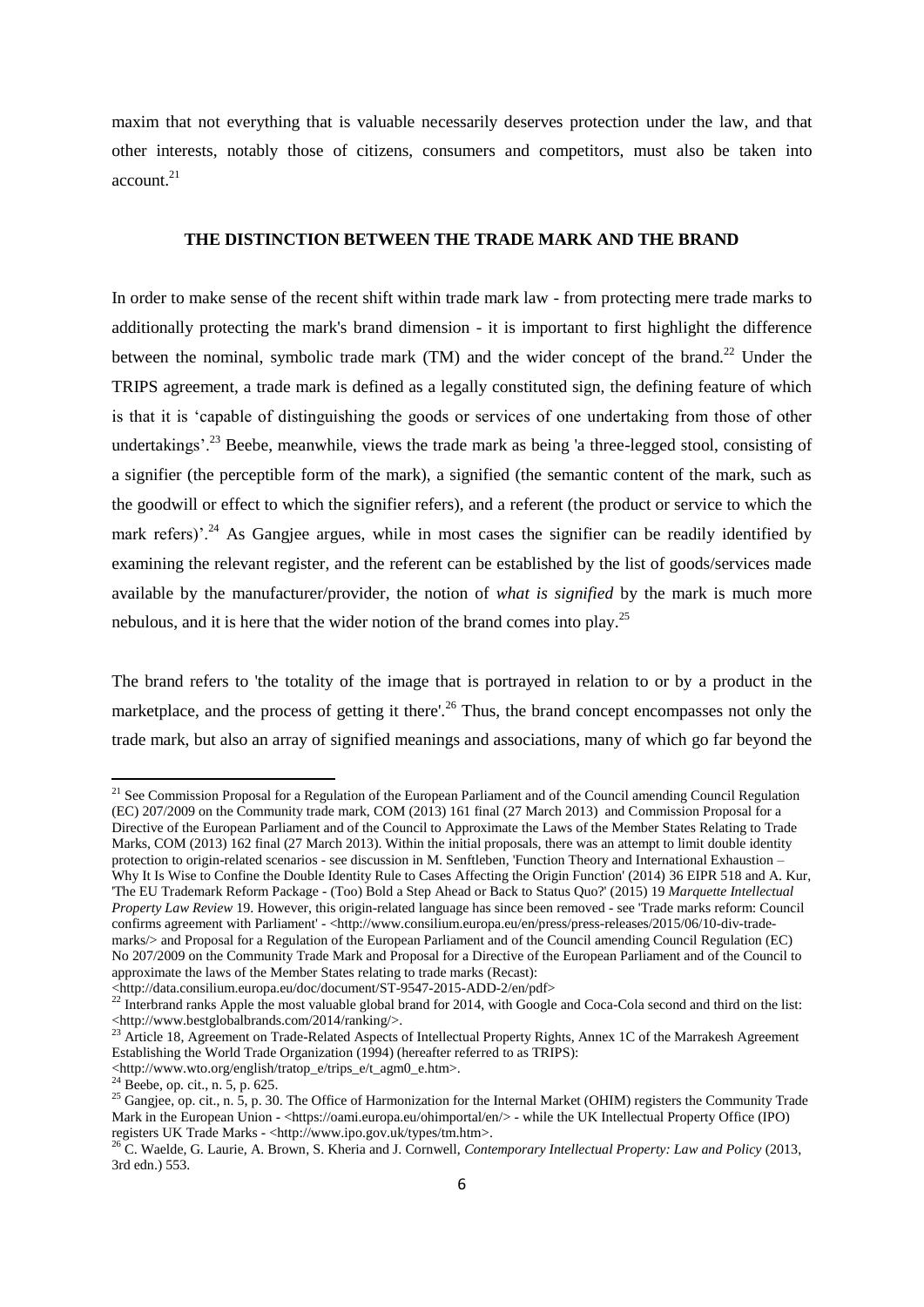traditional functions associated with trade mark law. The exact content of these meanings and associations is discussed in detail later on in this article. For present purposes, it is sufficient to note that the brand is a much broader entity than the trade mark, and that it is a 'remarkably elusive and protean, yet undeniably valuable, intangible. $^{27}$ 

Given the difficulty in defining the brand, the view of the UK courts has traditionally been that trade mark law - and intellectual property law more generally - does not protect every element encompassed by the brand. This was noted in an insightful statement by Lewison J. in *O2 v Hutchison*:

"English law does not, however, protect brands as such. It will protect goodwill (via the law of passing off); trade marks (via trade mark infringement); the use of particular words, sounds and images (via the law of copyright); and configuration of articles (via the law of unregistered design right) and so on. But to the extent that a brand is greater than the sum of the parts that English law will protect, it is defenceless against the chill wind of competition."<sup>28</sup>

In order to fully understand why the traditional approach has been for the law to protect trade marks but not brands as such - it is necessary to reflect upon the underlying theoretical justifications for trade mark protection.

#### **THE THEORETICAL JUSTIFICATIONS OF TRADE MARK LAW**

Cornish et al. state that there are three distinct functions of a TM: origin, quality, and an overlapping set of functions related to investment, advertising and communication.<sup>29</sup> In traditional doctrine, the key justification for trade mark protection centres on this first idea - that the mark is a guarantee of origin that prevents consumer confusion.<sup>30</sup> The second issue - quality - is of significance in the sense that the presence of the trade mark allows the consumer to make a rational determination of the likely quality of the good or service being offered, perhaps based on prior experience of similar products manufactured by the same company.<sup>31</sup> It is the third set of functions - advertising, communication,

 $27$  Gangjee, op. cit., n. 5, p. 29.

<sup>28</sup> *02 v Hutchison* [2006] ETMR 677 at para. 7.

<sup>&</sup>lt;sup>29</sup> W. Cornish, D. Llewelyn and T. Aplin, *Intellectual Property: Patents, Copyrights, Trademarks & Allied Rights* (2013, 8th edn.) 644-645.

<sup>30</sup> *Sieckmann v. Deutsches Patent- und Markenamt* (C-273/00) [2005] CMLR 40. See also I. Simon Fhima, 'How Does "Essential Function" Drive European Trade Mark Law?' (2005) 36 IIC 401, H. Rosler, 'The rationale for European trade mark protection' (2007) 29 EIPR 100, at 103-107 and M.A. Lemley and M. McKenna, 'Irrelevant Confusion' (2010) 62 *Stanford Law Review* 413, at 413-414.

<sup>31</sup> See comments of Laddie J. in *Glaxo Group v Dowelhurst* [2000] ETMR 415 at 425–26 (Ch). See also comments of AG Jacos in *Parfums Christian Dior v Evora* (C-337/95) [1997] ECR I-6013; [1998] 1 CMLR 737 at para. 41.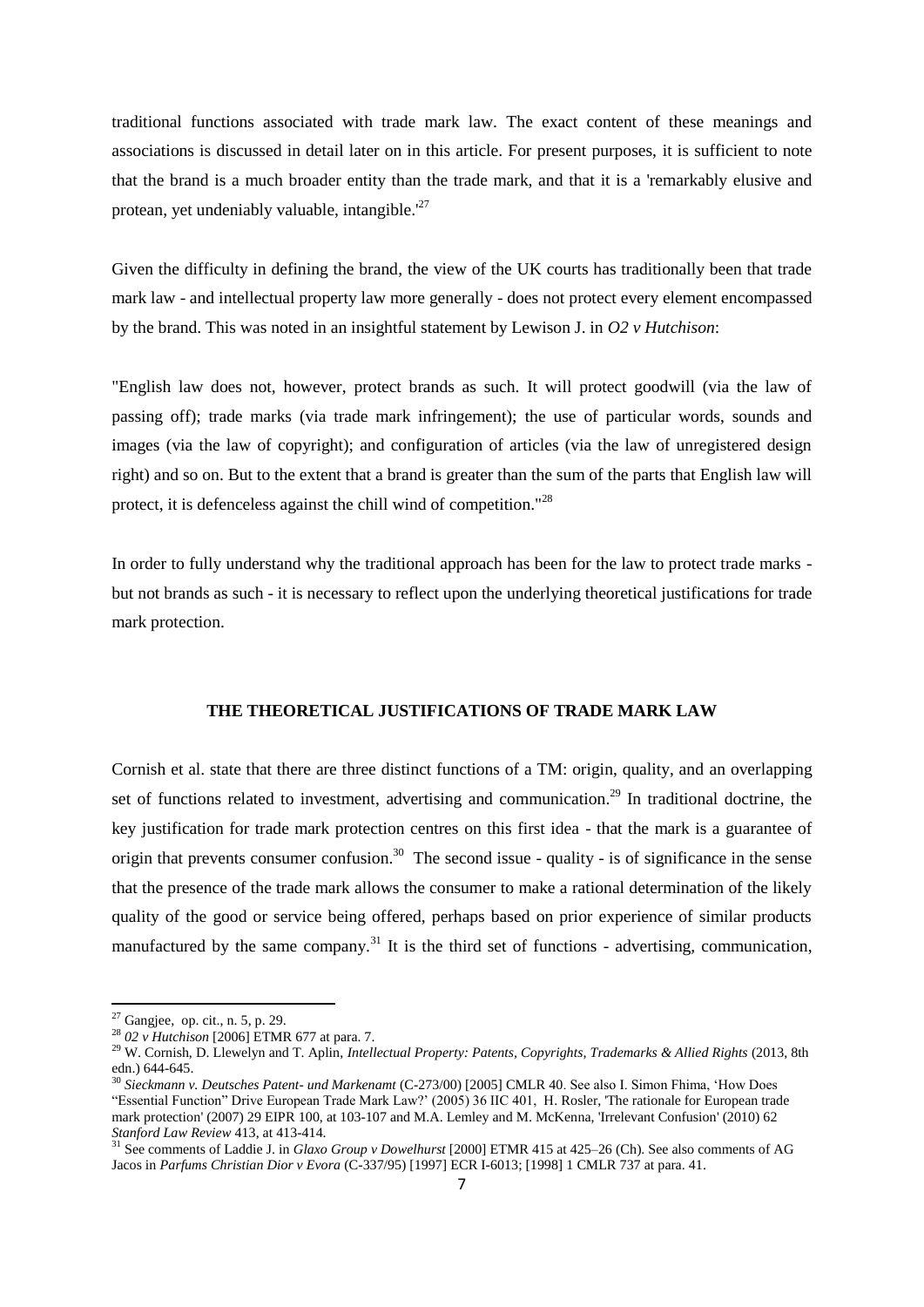and most crucially, investment - that is the main focus of this article, as these were the functions most relevant in *L'Oréal*.

Undoubtedly, there is a high degree of overlap between these three notions as well as some confusion as to how they interact. The CJEU's view is that recognition of the advertising function is necessary in order to take account of the fact that marks may be used 'for advertising purposes designed to inform and persuade consumers'.<sup>32</sup> Yet, while the advertising function is outlined coherently within European trade mark discourse, the communication function remains relatively vaguely defined.<sup>33</sup> In fact, Gangjee argues that the communication function is 'arguably unnecessary' since it simply refers to the mark's ability to communicate content to the consumer, something that is sufficiently covered by the other functions.<sup>34</sup> The investment function, meanwhile, is the most significant function when it comes to brand image creation - as noted in the case of *L'Oréal* discussed below. 35

At the most basic level, the investment function is framed around the idea that since the TM owner has invested in the mark - primarily via the funding of marketing campaigns - he or she ought to reap the rewards of this investment, and further should be allowed to prevent others from misappropriating the value which results.<sup>36</sup> As a concept the investment function divides trade mark scholars and jurists: $37$  some maintain that trade mark law should retain its traditional focus on the function of the mark as a badge of origin; while others argue that the investment function deserves protection in its own right.<sup>38</sup> Notable within the former category is Jacob L.J., who has 'real difficulty' with the investment function when it is 'divorced from the origin function.'<sup>39</sup> In fact, according to Jacob L.J. not only is the investment function poorly defined, it is ill-conceived, noting that all investments in marketing and advertising by a company's competitors potentially impinge on brand image and undermine investment, yet within a competitive marketplace not all of these ought to run afoul of the law.<sup>40</sup> By contrast, there are a number of jurists at the CJEU who have been willing to explicitly recognise the investment function. Notably, in the case of *Arsenal* A.G. Ruiz-Jarobo Colomer argued forcefully that other functions - such as investment - exist independently of the origin function. $41$ Similarly, in *Mülhens Gmbh* the Court of First Instance (CFI) (now known as the General Court) stated:

<sup>32</sup> *Google v. Louis Vuitton Malletier et al.* (C-236/08, C-237/08 and C-238/08) [2010] ETMR 30 (Grand Chamber) at para. 91–92.

 $33$  I. Simon Fhima, 'The Court of Justice's Protection of the Advertising Function of Trade Marks: an (Almost) Sceptical Analysis' (2011) 6 *Journal of Intellectual Property Law and Practice* 325.

 $34$  Gangjee, op. cit., n. 5, pp. 41-42.

 $35 \frac{54}{1}$ 

<sup>36</sup> F.I. Schechter, 'The Rational Basis for Trade Mark Protection' (1926-7) 40 *Harvard Law Review* 813, at 818-819.

<sup>&</sup>lt;sup>37</sup> H. Carty, 'Dilution and Passing Off: Cause for Concern' (1996) 112 LQR 632.

<sup>38</sup> Cornish et al., op. cit., n. 29*,* p. 646.

<sup>39</sup> *L'Oréal v Bellure* [2010] EWCA Civ 535 at para. 30.

 $^{40}$ id.

<sup>41</sup> *Arsenal Football Club v Reed* (C-206/01) [2003] ETMR 19 at para. 46.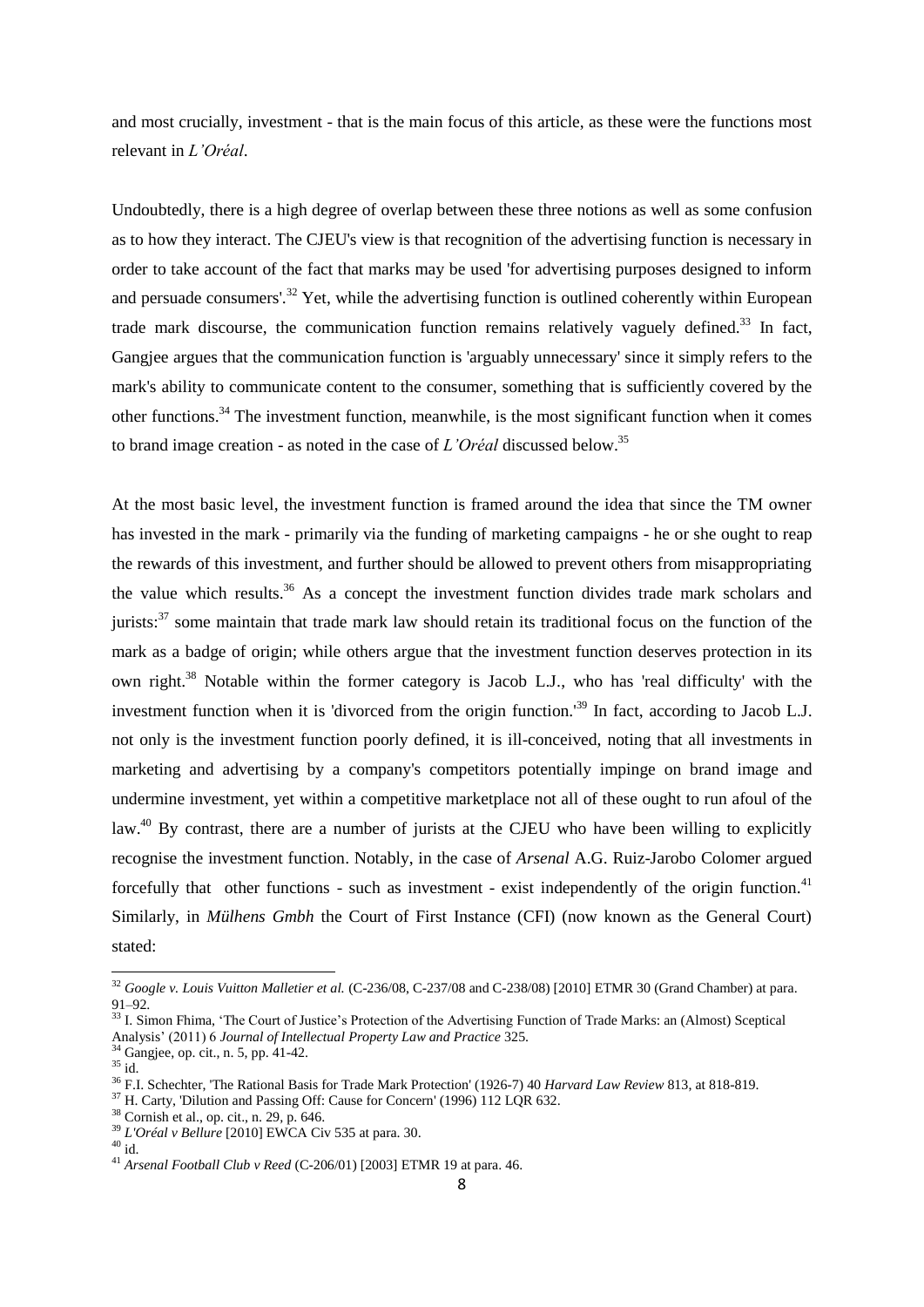"The fact remains that a mark also acts as a means of conveying other messages concerning, inter alia, the qualities or particular characteristics of the goods or services which it covers or the images and feelings which it conveys, such as luxury, lifestyle, exclusivity, adventure, youth. To that effect the mark has an inherent economic value which is independent of and separate from that of the goods or services for which it is registered. The messages in question which are conveyed inter alia by a mark with a reputation or which are associated with it confer on that mark a significant value which deserves protection, particularly because, in most cases, the reputation of a mark is the result of considerable effort and investment on the part of its proprietor."<sup>42</sup>

The court's reasoning here conflates the trade mark with the wider brand concept. This is unfortunate as noted above, the two are best viewed through separate lenses, with the brand seen as encompassing the trade mark as well as a multiplicity of other meanings and associations. Nonetheless, the central point made by the court in *Mülhens Gmbh* is clear - the investment function is the primary justification for the law protecting not only the trade mark, but also the wider associations encompassed by the brand, including brand image. As examined below, the decision in *L'Oréal* and the case law that followed confirmed that this is indeed the current position of the CJEU.

#### *L'Oréal v Bellure*

The circumstances of *L'Oréal v Bellure* are well known, but they are worth repeating.<sup>43</sup> In a reference from the UK Court of Appeal, the CJEU was asked to clarify the circumstances in which comparative advertising would amount to trade mark infringement. The defendant company, Bellure, operated a business model which involved the manufacture, marketing and sale of perfumes which, though costing much less to buy, smelled more or less exactly like designer perfumes (such as those sold by L'Oréal). In the advertising of these perfumes Bellure made use of a comparative list, which explicitly compared their perfumes to other brands. Bellure also used similar packaging for their perfumes, so to aid consumers in their search for the 'smell alikes'. L'Oréal claimed that Bellure's actions amounted to infringement of their trade marks.<sup>44</sup>

Prior to the case, it was not entirely clear whether the 'double identity' infringement provision found in Article 5(1)(a) of the Trade Marks Directive - which prohibits the use of identical marks on identical goods - could apply to cases where there was no harm or damage to any of the functions of the trade

<sup>42</sup> *Mülhens Gmbh & Co KG v OHIM* (Case T-93/06) [2008] ETMR 69 at para. 26.

<sup>43</sup> *L'Oréal SA v Bellure NV* (C-487/07) [2009] ETMR 55.

<sup>44</sup> There was no possibility of a claim regarding infringement of the L'Oréal perfumes themselves - these scents were not covered by trade mark law or copyright law.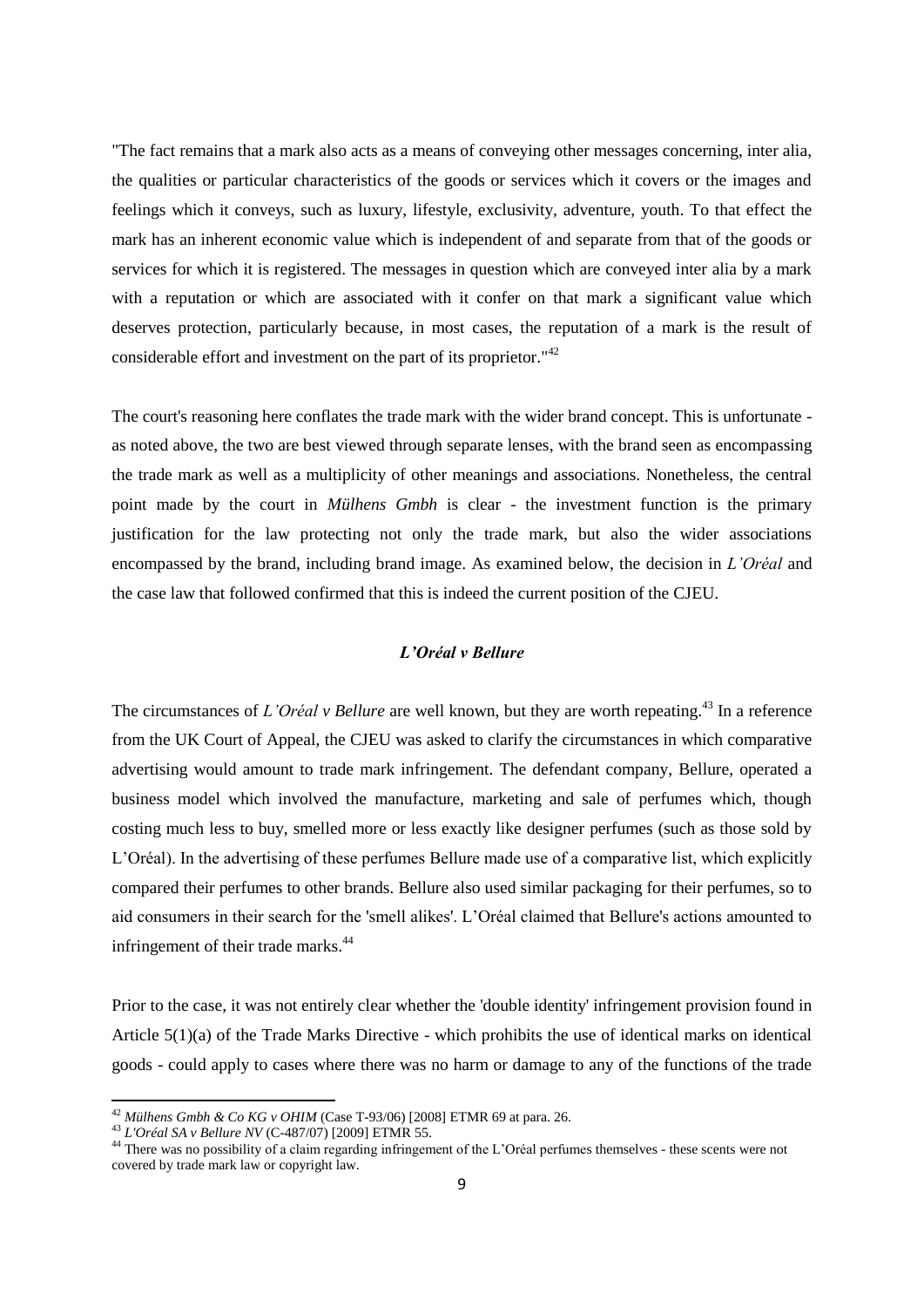mark.<sup>45</sup> These CJEU stated that where any of the functions - origin, quality, communication, advertising and investment - were affected, infringement could potentially occur.<sup>46</sup>

Crucially, the CJEU also gave consideration to Article 5(2) of the TM Directive, which protects against dilution of a mark with a reputation - in this context infringement occurs 'where use of that sign without due cause takes unfair advantage of, or is detrimental to, the distinctive character or the repute of the trade mark'.<sup>47</sup> Usually, dilution of a mark occurs by the 'blurring' of its meaning or the 'tarnishment' of its reputation; here, however, there was no blurring or tarnishment.<sup>48</sup> As Gangjee and Burrell observe:

"In other words, L'Oréal had to argue that trade mark protection can be invoked not only (1) to prevent consumer confusion (classical infringement); or (2) to preserve the attractive force of the mark (blurring or tarnishment); but also (3) in order to protect the investment made by the trade mark owner in developing its brand."<sup>49</sup>

This third argument - the investment protection argument - eventually swayed the CJEU. The CJEU stated that Bellure had taken unfair advantage of, and thus infringed, L'Oréal's mark.<sup>50</sup> Yet, while there is little doubt that Bellure took advantage of the L'Oréal mark in its business practices, it is much less clear that this advantage ought to be seen as 'unfair' given the lack of any harm to L'Oréal caused by Bellure's practices (a point emphasised by Jacob L.J. as he reluctantly applied the *L'Oréal* ruling when the case returned to the UK Court of Appeal).<sup>51</sup> Yet, in its judgment the CJEU seemed utterly unconcerned about this issue of harm, explaining that the taking of unfair advantage occurs in the following circumstances:

"It covers, in particular, cases where, by reason of a transfer of the image of the mark or of the characteristics which it projects to the goods identified by the identical or similar sign, there is clear exploitation on the coat-tails of the mark with a reputation."<sup>52</sup>

1

<sup>&</sup>lt;sup>45</sup> Article 5(1)(a) of Directive 2008/95/EC of the European Parliament and of the Council of 22 October 2008 to Approximate the Laws of the Member States relating to Trade Marks; [2008] OJ L299/25 (hereafter referred to as the TM Directive) (formerly Council Directive 89/104/EEC of 21 December 1988 to Approximate the Laws of the Member States relating to Trade Marks, [1989] OJ L40/1). See also *Arsenal Football Club v Reed* (C-206/01) [2003] ETMR 19 at para. 46- 47; *Anheuser-Busch Inc v Budejovicky Budvar Narodni Podnik* (C-245/02) [2004] ECR I-10989 at para. 59; and *Adam Opel AG v Autec AG* (C-48/05) [2007] ECR I-1017 at para. 21.

<sup>46</sup> *L'Oréal SA v Bellure NV* (C-487/07) [2009] ETMR 55 at para 58.

 $47$  Article 5(2) TM Directive, op. cit., n. 45.

<sup>48</sup> I. Simon Fhima, 'Exploring the Roots of European Dilution' (2012) 1 *Intellectual Property Quarterly* 25, 29.

<sup>&</sup>lt;sup>49</sup> Gangjee and Burrell, op. cit., n. 1, p. 287.

<sup>50</sup> See also *Mango Sport v Diknak* (R 308/2003-1) [2005] 5 at para. 19, a decision of OHIM (First Board of Appeal).

<sup>51</sup> *L'Oréal v Bellure* [2010] EWCA Civ 535 at para 8-17.

<sup>52</sup> *L'Oréal SA v Bellure NV* (C-487/07) [2009] ETMR 55 at para. 41.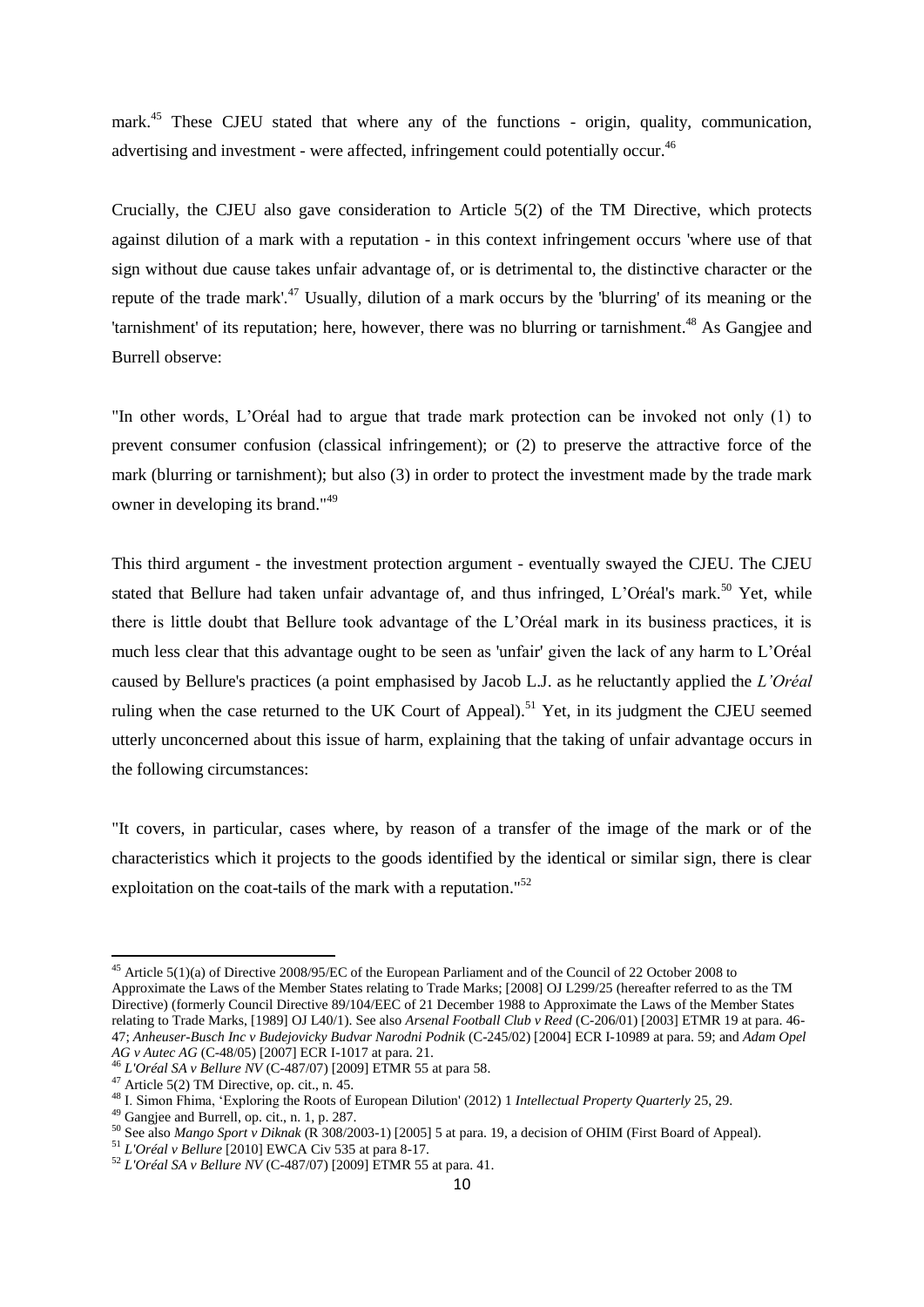The CJEU further stressed that trade mark law ought to prevent any 'free-rider' who attempts to 'exploit, without paying any financial compensation and without being required to make efforts of his own in that regard, the marketing effort expended by the proprietor of that mark in order to create and maintain the image of that mark.'<sup>53</sup> To some extent, the reasoning of the CJEU here seems to veer away from trade mark doctrine into German-style unfair competition principles, something that seems inappropriate in the EU trade mark context, marking, as it does, a significant shift with respect to what EU trade mark law protects.<sup>54</sup> As Gangjee observes:

"By prohibiting conduct which allows the defendant to benefit from someone else's brand image and reputation, regardless of any harm to the image, the court has in effect recognised the brand as an independent object of proprietary rights."<sup>55</sup>

#### **PROTECTION OF BRAND IMAGE POST-***L'Oreál***: VIEWING BRANDS AS PROPERTY**

It is clear in the aftermath of *L'Oréal* that brand image - signalling attributes such as style and luxury is protectable under trade mark law. <sup>56</sup> Although the subsequent interpretation of *L'Oréal v Bellure* at the EU and national levels indicates there may be some room for judicial manoeuvre when allegations of free-riding and questions of fair competition arise in the context of marks with a reputation, there is still much cause for concern - for one thing, the idea that ownership of the trade mark necessitates recognising the trade mark owner's property in all aspects of brand image now appears to be a judicially accepted legal principle of EU law, despite the fact that it has not been subjected to a serious theoretical critique.<sup>57</sup>

The CJEU's perspective is based upon two linked assumptions, both of which are questionable: first, that the TM owner's investment creates brand image; and second, that trade mark law ought to protect the resulting brand image by awarding ownership to TM owners.<sup>58</sup>

<sup>&</sup>lt;sup>53</sup> id., at para. 49.

<sup>54</sup> G. Dinwoodie, 'Dilution as Unfair Competition: European Echoes' in *Intellectual Property at the Edge: The Contested Contours of IP*, eds. R.C. Dreyfuss and J.C. Ginsburg (2014) 81, at 81-102. See also A. Horton, 'The Implications of *L'Oréal v Bellure* – a Retrospective and a Looking Forward: The Essential Functions of a Trade Mark and When is an Advantage Unfair?' (2011) 9 EIPR 550.

<sup>55</sup> D. Gangjee, op. cit., n. 5, p. 45.

<sup>56</sup> The underlying reasoning of *L'Oréal* has been confirmed in several subsequent cases - *Google v. Louis Vuitton Malletier et al.* (C-236/08, C-237/08 and C-238/08) [2010] ETMR 30 (Grand Chamber) at para. 77; *Die BergSpechte Outdoor Reisen und Alpinschule Edi Koblmüller GmbH v. Günter Guni, trekking.at Reisen GmbH* (C-278/08) [2010] ETMR 33 at para. 31; *Portakabin Ltd and Portakabin BV v. Primakabin BV* (C-558/08) [2010] ETMR 52 at para. 30.

<sup>57</sup> See *Google v. Louis Vuitton Malletier et al.* (C-236/08, C-237/08 and C-238/08) [2010] ETMR 30 (Grand Chamber) and *Interflora, Inc & Anor v Marks & Spencer Plc* (Case C-323/09) [2012] ETMR 1 as well as the UK cases of *Whirlpool Corp. v. Kenwood* [2009] EWCA Civ. 753 at para. 135 and *Specsavers International Healthcare Ltd v Asda Stores Ltd (No. 2)*  [2012] EWCA Civ. 24 at para. 141. See also A. Kur, 'Trademarks function, don't they? CJEU Jurisprudence and Unfair Competition' (2014) 5 *Max Planck Institute for Innovation and Competition Research Paper* 1, at 16.

<sup>58</sup> *L'Oréal SA v Bellure NV* (C-487/07) [2009] ETMR 55 at para 58. See also *Google v Louis Vuitton* [2010] ETMR 30 at para. 92-95, *Parfums Christian Dior v Evora* [1997] ECR I-6013 at 6027, D. Meale and J. Smith, 'Enforcing a trade mark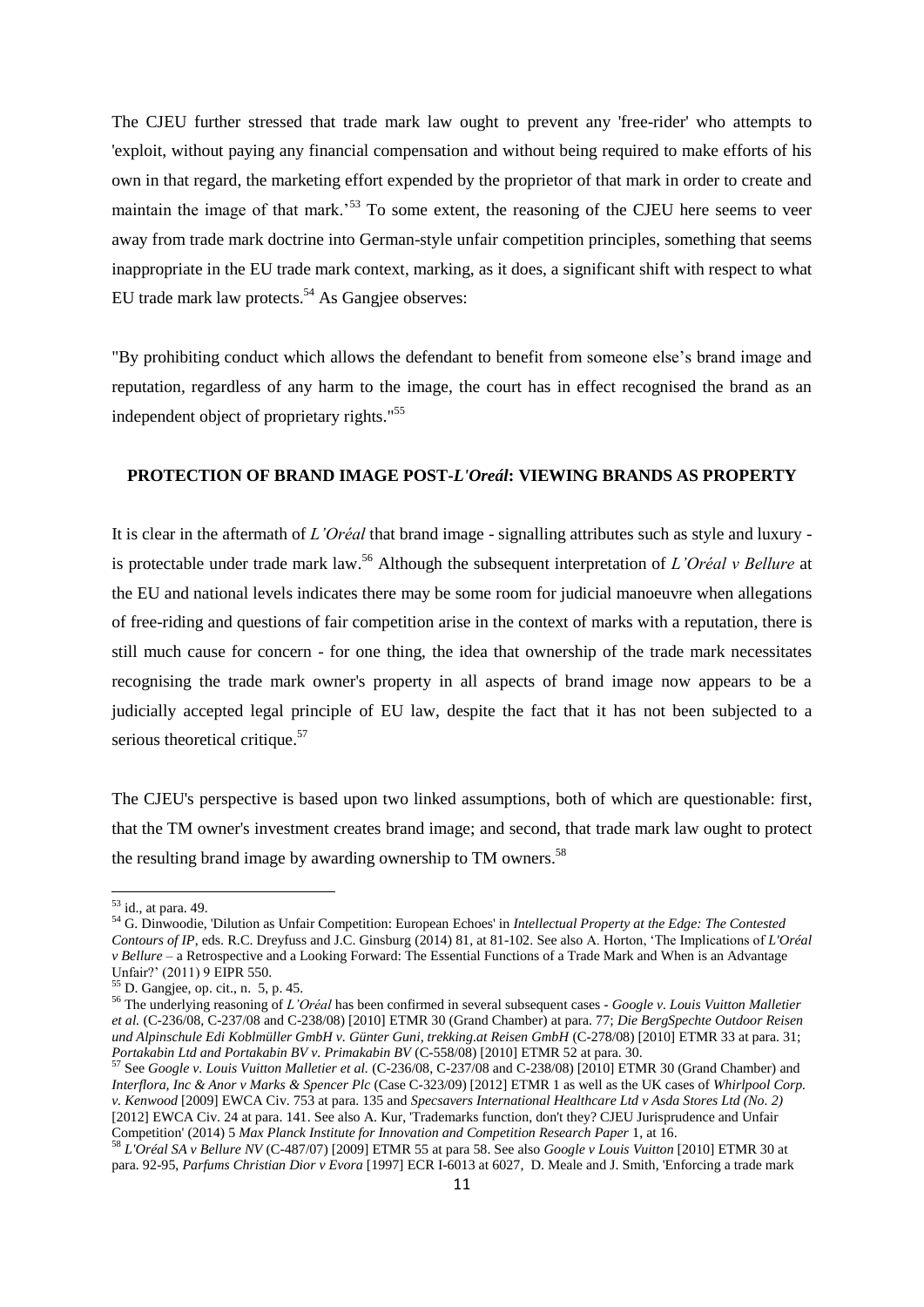Regarding the first, it appears that the CJEU simply took it for granted that the TM owner's investment in the mark directly creates all aspects of the brand, including brand image.<sup>59</sup> It goes without saying that this notion must be probed at a much deeper level. In this regard, it is useful to refer to the work of Keller, who breaks the brand down into two concepts: 'brand awareness', a relatively stable construct which relates to 'brand recall and recognition' by consumers following investment in advertising and marketing by TM owners; and 'brand image', an unstable construct which refers to 'the set of associations linked to the brand that consumers hold in memory'.<sup>60</sup> Clearly, it was this idea of brand image - and the unauthorised transfer of that image - rather than brand awareness, that lay at the centre of the dispute in *L'Oreál*.<sup>61</sup> It is necessary, therefore, to ask the following question: does the TM owner's investment create brand image, or does it merely create brand awareness?

This leads to the second assumption - that valuable brand image must be protected by trade mark law via the award of ownership to TM owners. This is also highly debatable. In the context of trade mark law, what is protected ought to fit neatly within the unique rationales and justifications which underpin the legal doctrine. Yet, the CJEU has not adequately theorised whether the protection of valuable brand image is truly justifiable under the traditional rationale for the protection of trade marks - or indeed, by any other 'authorial' rationale.<sup>62</sup> In fact, several scholars and practitioners have criticised the CJEU's recognition of property in brands as being out of step with the traditional justifications underpinning trade mark law. According to Jacob L.J. the decision of the CJEU is so expansive it effectively throws into question the entire rationale for trade mark protection.<sup>63</sup> David Barnes, meanwhile, is sceptical of the notion that the free-rider argument can justify extending trade mark protection to brand image.<sup>64</sup> Similarly, Gangjee and Burrell argue that even if 'free-riding' occurs, in the absence of any harm 'it does not necessarily follow that the law should intervene to protect this value'.<sup>65</sup> The old maxim still stands: the mere fact that something is valuable does not, of itself, mean that it ought to be given legal protection.<sup>66</sup> Yet, the following statement of the post-

**.** 

 $62$  Rosler, op. cit., n. 30. See also discussion of the distinction between copyright and trade mark rationales in A. Drassinower, *What's Wrong With Copying?* (2015), 79-81.

when nobody's confused: where the law stands after L'Oréal and Intel' (2010) 5 *Journal of Intellectual Property and Practice*  96, and Max Planck Institute, *Study on the Overall Functioning of the European Trade Mark System* (2011) at 31-32 and 97- 98: [<http://ec.europa.eu/internal\\_market/indprop/docs/tm/20110308\\_allensbach-study\\_en.pdf>](http://ec.europa.eu/internal_market/indprop/docs/tm/20110308_allensbach-study_en.pdf)

<sup>59</sup> See Dinwoodie op. cit., n. 48, p. 88, noting that the CJEU decision echoes the rationale of the US case *International News Service v. Associated Press*, 248 U.S. 215, 239-240 (1918).

<sup>60</sup> Keller, op. cit., n. 9, p. 2.

<sup>61</sup> A. Arvidsson 'Brands: A Critical Perspective' (2005) 5 *Journal of Consumer Culture* 235, at 238-239.

<sup>63</sup> See comments of Jacob LJ concerning 'harm' in *L'Oréal v Bellure* [2010] EWCA Civ 535 at para 8-17.

<sup>64</sup> Barnes, op. cit., n. 5, pp. 20-22. See also R.A. Posner, 'Misappropriation: A Dirge,' (2003) 40 *Houston Law Review* 621, at

<sup>625</sup> and W. Landes and R.A. Posner, *The Economic Structure of Intellectual Property Law* (2003) 207-208.  $<sup>65</sup>$  Gangjee and Burrell, op. cit., n. 1, p. 288, further arguing that unjust enrichment does not provide an adequate</sup> justification.

<sup>66</sup> M.A. Lemley, 'Property, Intellectual Property, and Free Riding' (2005) 83 *Texas Law Review* 1031, at 1031-35.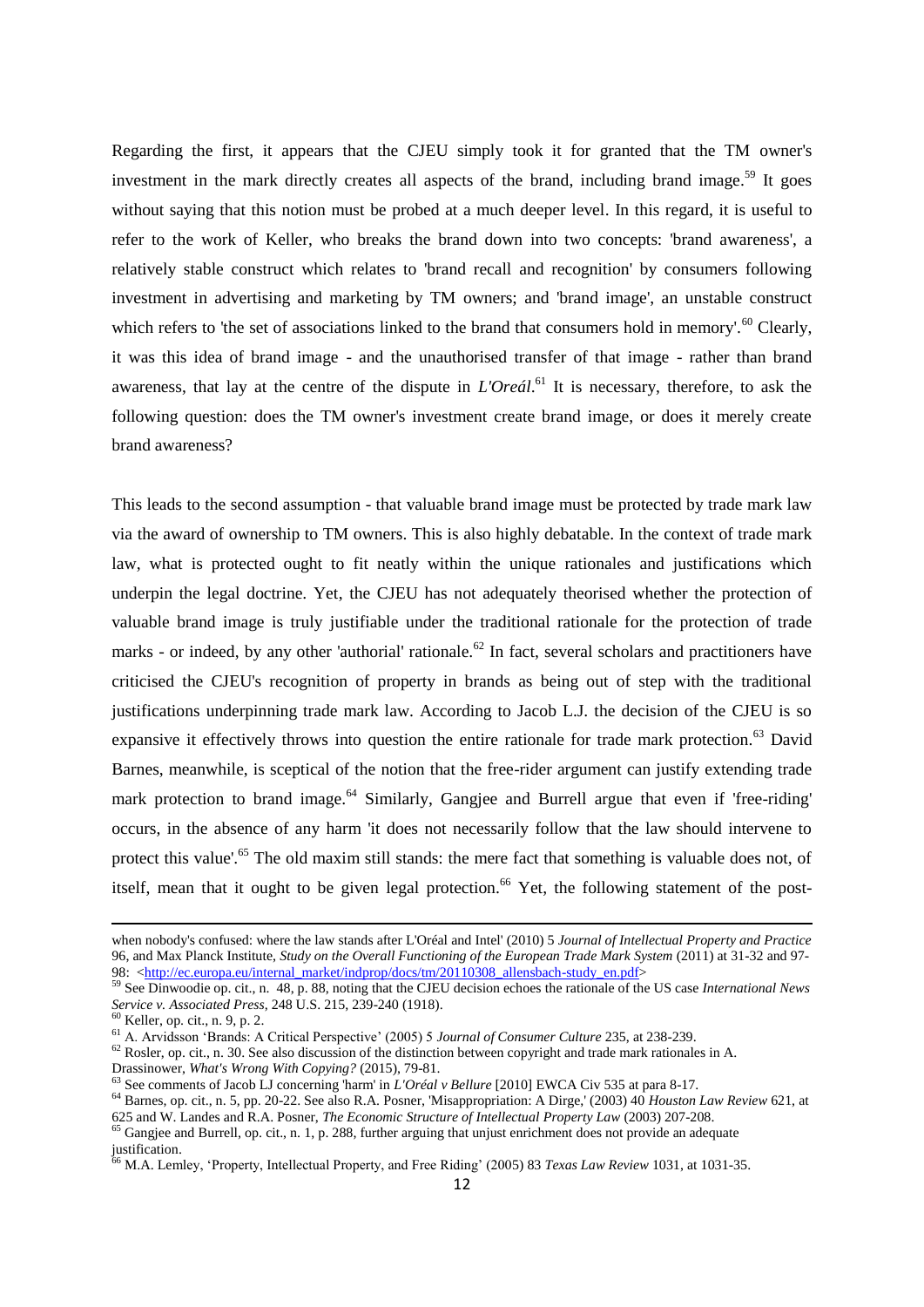*L'Oreál* situation by Cornish et al. shows how close the CJEU's rationale comes to equating value with protection:

"Marks are symbols around which investment or the promotion of a product is built and *that investment is a value which deserves protection as such*, even when there is no abuse arising from misrepresentations either about origin or quality." (emphasis added) $67$ 

This second assumption of the CJEU in *L'Oreál* - that investment is a value which deserves protection as such - simply cannot suffice. Trade mark law, and IP law more generally, does not protect investment - it protects what directly results from investment. If investment does not create an output, there is no justification for protection. Similarly, if something is created that does not originate via a person's investment it is difficult to see the justification in awarding ownership to that person. In this context, investment in the creation of brand awareness ought not, of itself, be enough to justify the award of ownership of brand image - the process of brand image creation must be probed must more thoroughly in order to determine whether the TM owner's investment really is the primary force behind its creation. 68

#### **CHARTING THE RISE OF ANTHROPOLOGICAL MARKETING**

For much of the 20th century, TM owners and brand managers believed that 'through a combination of experience, insight and strategic choices' they could more or less fully control the message of the brand.<sup>69</sup> However, this idea - that consumers passively perceive a controlled brand image directed towards them - has since the 1980s largely been abandoned in marketing theory and corporate practice.<sup>70</sup> Today marketing literature largely rejects the view that the brand owner or manager 'exerts considerable control over the brand'; instead, it is acknowledged that the brand's image is a highly unstable intangible, the meaning of which is malleable and only meaningful - and thus, valuable - in the minds of consumers.<sup>71</sup> As a result, businesses have moved from a top-down marketing approach to actively speaking about and encouraging anthropological marketing.<sup>72</sup>

 $72$  Fawkes, op. cit., n. 3.

 $67$  Cornish et al. op. cit., n. 29, p. 644.

<sup>68</sup> Arvidsson, op. cit., n. 61, pp. 238-239.

 $69$  Gangjee, op. cit., n. 5, p. 36.

<sup>70</sup> Keller, op. cit., n. 16 and M. Patterson and L. O'Malley, 'Brands, Consumers and Relationships - A Review' (2006) 18 *Irish Marketing Review* 10, at 10-11.

<sup>71</sup> H.J. Schau, A.M. Muñiz Jr. and E.J. Arnould, 'How Brand Community Practices Create Value' (2009) 73 *Journal of Marketing* 30, at 30 and M. Blackston, 'Building Brand Equity by Managing the Brand's Relationships' (2000) 32 *Journal of Advertising Research* 101, at 101-105.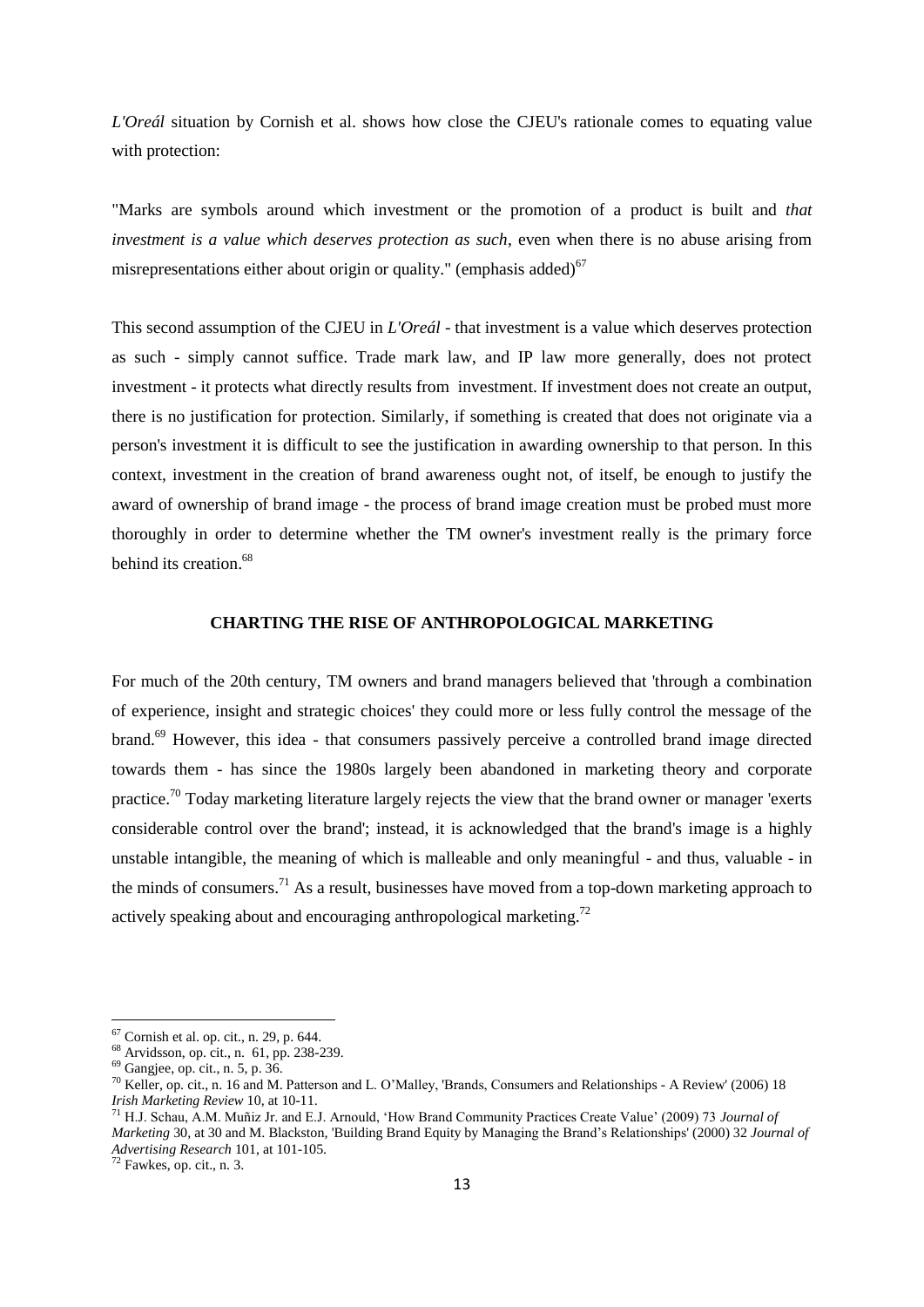From the trade mark law perspective, this shift in marketing theory and practice is notable because it was the outdated, top-down perspective of brand image creation that held sway in the CJEU decision in *L'Oreál* - not the consumer-centric one that is commonly accepted today*. <sup>73</sup>* Nonetheless, before the consequences of this shift are examined from perspective of trade mark law and brand image, it is necessary to consider how this shift occurred in the first place.

Although the link is not always acknowledged, much current marketing literature and practice reflects the influence of one of the key intellectual narratives that emerged in the following the 1970s - that is, the move away from stable, essentialist conceptions of identity towards postmodern, performative notions of the self.<sup>74</sup> This, in turn, has led to the sweeping away of a set of relatively stable and deeply held core identities.<sup>75</sup>

What has emerged instead is the idea that identity is something that is formed via a continuous process of inter-textual performance or 'play'.<sup>76</sup> Indeed, for Butler, the term performativity refers to the formation of, and continual performance of, identity.<sup>77</sup> In this respect, performative acts of citation - harking back to some established norm or archetype - usually take place in everyday life.<sup>78</sup>

For instance, with respect to gender Butler argues that a woman's gender is not something 'she' inherently (and passively) 'is'; instead it is something 'she' actively 'does' through acts of performative citation, such as the wearing of a dress, or the putting on of make-up (or by conforming to some other socialised gender norm).<sup>79</sup> The central point is that a person's identity is not set in stone, but is actually highly malleable, and reliant upon continual performative acts, some of which conform to, while others subvert, expectations and norms.

In tandem with the emergence of this destabilizing narrative concerning the performative 'self', Michel Callon et al. argue that notions of the consumer economy have also been destabilized (and

 $\overline{\phantom{a}}$ 

 $^{73}$  Schau et al., op. cit., n. 71.

<sup>74</sup> Butler, op. cit., n. 4. See also M. Catterall, P. Maclaran and L. Stevens, 'Postmodern Paralysis: The Critical Impasse in Feminist Perspectives on Consumers' (2005) 21 *Journal of Marketing Management* 489 and F.A. Firat and N. Dholakia, *Consuming People: From Political Economy to Theatres of Consumption* (1998).  $^{75}$  id.

<sup>76</sup> F. Jameson, *Postmodernism, or, The Cultural Logic of Late Capitalism* (1990) 62.

<sup>&</sup>lt;sup>77</sup> Butler, op. cit., n. 4, pp. 519-526. The notion of 'performativity' is usually traced in its original conception to the linguistic philosophy of J.L. Austin. However, Austin's notion of performativity is largely limited to peformative speech acts, and Butler's post-modern version is much broader in scope. For discussion of Butler's performativity see A. McKinlay, 'Performativity and the politics of identity: Putting Butler to work' (2010) 21 *Critical Perspectives on Accounting* 232, at 234 and A. Herman, R.J. Coombe and L. Kaye, 'Your Second Life? Goodwill and the performativity of intellectual property in online gaming' (2006) 20 *Cultural Studies* 184, at 199. For a post-modern conception of performativity which differs from Butler's see M. Callon, 'What does it mean to say that economics is performative?' in *Do Economists Make Markets? On the Performativity of Economics,* eds. D. MacKenzie, F. Muniesa and L. Siu (2007) 311–357.

<sup>78</sup> Butler, op. cit., n. 4, pp. 525-526.

 $79$  id., pp. 519-526.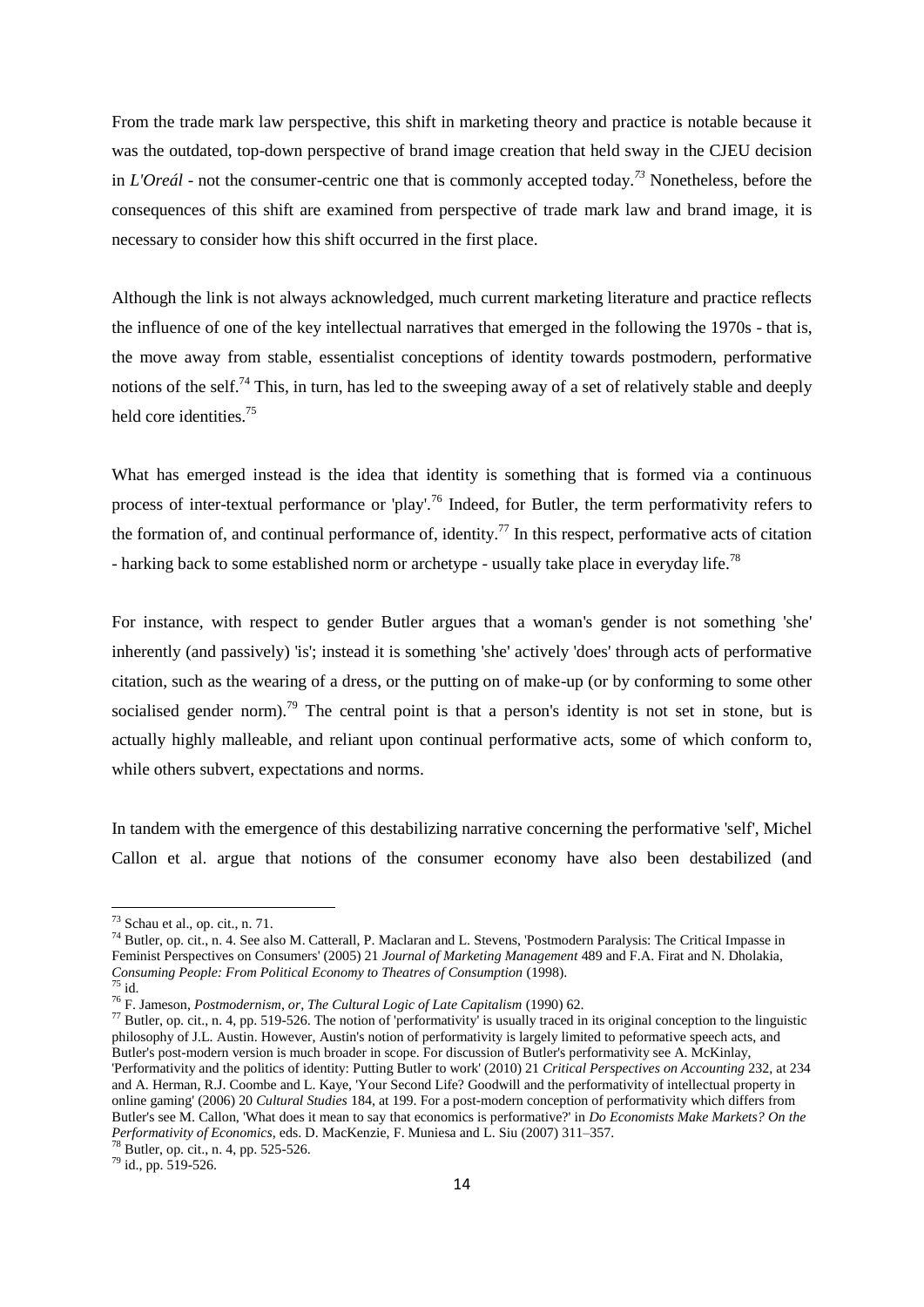subsequently reconstructed) during the past three decades.<sup>80</sup> Of particular interest in this regard is Callon et al.'s concept of the 'economy of qualities'.

According to Callon et al., what this notion refers to is the fact that in many modern economies the nature of the product - whether it is a tangible object or a largely intangible service - is in a constant flux, yet to succeed businesses must ensure that the consumer-brand relationship is an ongoing one.<sup>81</sup> In this way, elements of postmodernist identity politics have come to be influential on businesses and marketers as they have shifted from a static view of the way consumers perceive brands, towards a highly reflexive perspective of the consumer economy and an anthropological approach to the way consumer-brand interaction takes place. Giving the consumer an experience which is fluid and openended - rather than solid and finite - is increasingly seen as important to the building up of and maintenance of brand image. $82$  In other words, exploiting the instability of the product experience via branding is now precisely the economy's main source of value.<sup>83</sup>

Moreover, as the trend in marketing literature has moved away from analysis of the actions of TM owners and brand managers, towards a perspective which puts consumers centre stage, the methods used to measure consumer engagement with brands have reflected this transition - most significantly, marketers are increasingly engaging with anthropological and sociological methodologies.<sup>84</sup> In other words, postmodernism has had an impact not only at the level of ideas, but also of techniques.<sup>85</sup>

For instance, Rich D'Amico, Deputy Marketing Director at IKEA USA, states:

"A key thing we do is that we tend to get very close to consumers. I like to call it *anthropological marketing*, studying people, getting close to them, going into their homes, having conversations, reading reports, information. Understanding their needs, dreams and desires. Being the brand that helps them fulfil those needs, dreams and desires."<sup>86</sup> (emphasis added)

Examples of this type of anthropological marketing occurring stretch from well known brands to obscure ones, from iconic brands such as IKEA, Apple, Google and Gucci to less well known

<sup>80</sup> Nakassis, op. cit., n. 4, p. 629. See also M.E. Schramm, K.J. Trainor, M. Shanker and M.Y. Hu, 'An agent-based diffusion model with consumer and brand agents' (2010) 50 *Decision Support Systems* 234 and C.K. Prahalad and V. Ramaswamy, 'Co-Creation Experiences: The Next Practice in Value Creation' (2004) 18 *Journal of Interactive Marketing* 5.

<sup>81</sup> S. Founier, 'Consumers and their Brands: Developing Relationship Theory in Consumer Research,' (1998) 24 *Journal of Consumer Research* 343, at 367.

 $82$  Callon et al., op. cit., n. 4, pp. 211-212.

 $83 \overline{\text{id}}$ .

<sup>&</sup>lt;sup>84</sup> E. Fischer and J. Bristor, 'A feminist post-structural analysis of the rhetoric of marketing relationships' (1994) 11 *International Journal of Research in Marketing* 317, at 317-320.

 $85$  T. de Waal Malefyt, 'Understanding the Rise of Consumer Ethnography: Branding Technomethodologies in the New Economy' (2009) 111 *American Anthropologist* 201, at 201-202.

<sup>86</sup> Fawkes, op. cit., n. 3.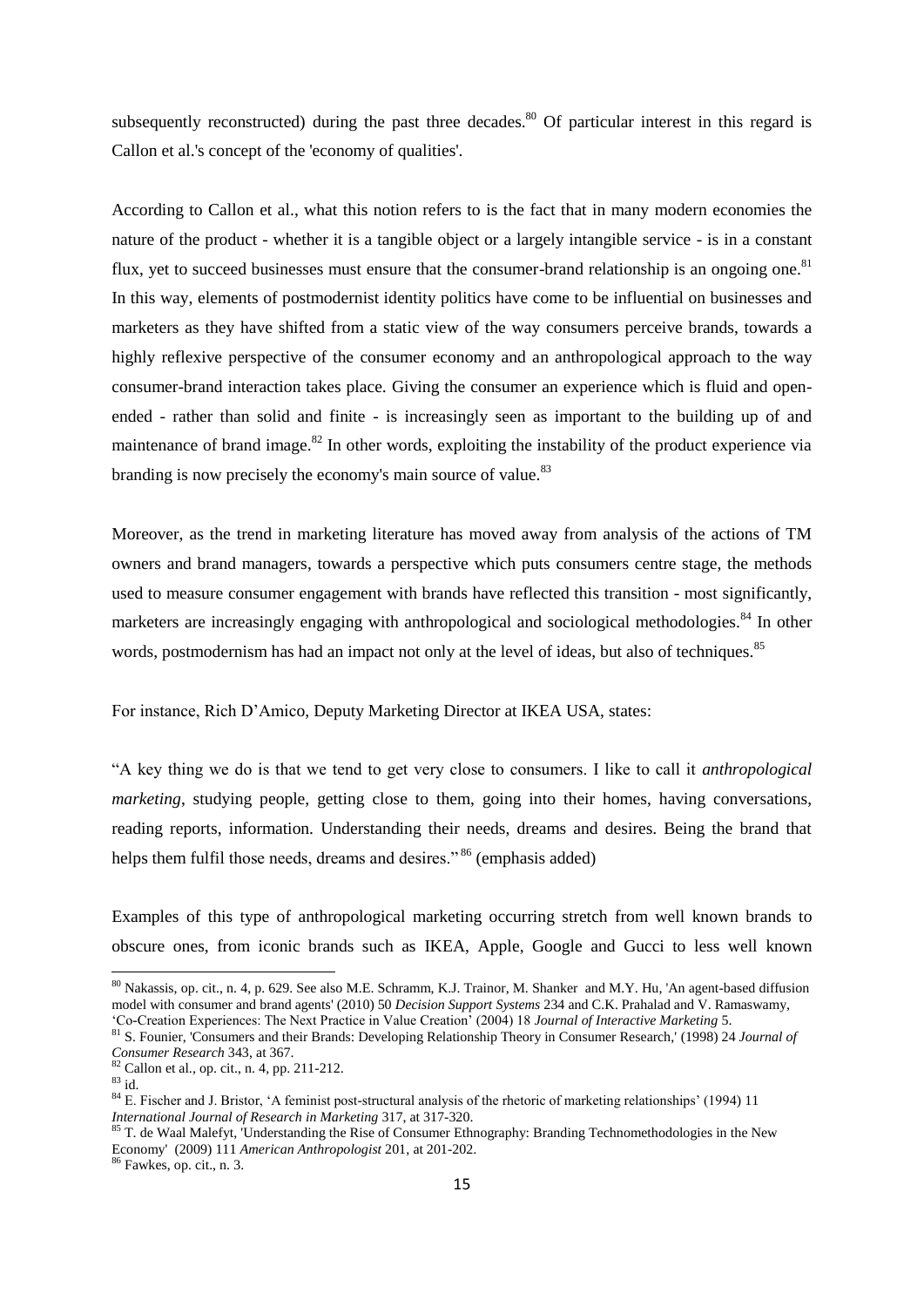companies, such as those involved in the manufacture of French in-line roller skates. $87$  When Apple wheels out the latest version of the iPad, Google unveils a new operating system, or Gucci brings out a new handbag, what the company is doing is destabilising the product, and thus the consumer experience, once more. In this way, brands act as relatively stable platforms for the 'perpetual destabilization or requalification of products'.<sup>88</sup> Moreover, as detailed further below, within this process consumers are often encouraged to engage with brands - effectively to 'perform' them - a creative process within which some elements of the brand appear to remain stable (awareness) while other aspects remain contestable and in a constant state of re-imagination (image).<sup>89</sup>

## **FROM BRAND PERFORMANCE TO CONSUMER PERFORMATIVITY - ANALYSING CO-CREATION OF BRAND IMAGE**

The impact that anthropological marketing has had on marketing research becomes clear when the concept of 'brand performance' is examined.<sup>90</sup> Traditionally, this concerns the question of how the brand is 'performing' - in terms of market penetration and popularity - among consumers. For marketers, measuring brand performance is one of the most common methods of assessing the value of brand image.<sup>91</sup>

Within this methodology, valuable brand image is typically quantified as 'brand equity' i.e. the valueadded price a branded product can command when compared with a product of equivalent quality which does not carry the brand.<sup>92</sup> A comparison of L'Oréal and Bellure neatly demonstrates this - for instance, even if Bellure were able to provide a scent to consumers of equivalent quality, consumers would likely be unwilling to buy Bellure products at the same price as L'Oréal's products. There is a clear correlation, therefore, between positive brand image amongst consumers and high levels of brand equity.<sup>93</sup>

<sup>87</sup> See generally R.W. Belk, and G. Tumbat, 'The cult of Macintosh' (2005) 8 *Consumption, Markets, and Culture* 205 and B. Cova and V. Cova, 'Tribal aspects of postmodern consumption research: the case of French in-line roller skaters' (2001) 1 *Journal of Consumer Behaviour* 67.

<sup>88</sup> R.J. Foster, 'The Work of the New Economy: Consumers, Brands, and Value Creation' (2007) 22 *Cultural Anthropologist* 707, at 718-719.

<sup>&</sup>lt;sup>89</sup> Keller, op. cit., n. 9.

<sup>90</sup> E. Chirani, M. Taleghan and N.E. Moghadam, 'Brand Performance and Brand Equity' (2012) 3 *Interdisciplinary Journal of Contemporary Research in Business* 1033, at 1033-1035.

 $91$  See generally Aaker, op. cit., n. 16. See generally Keller, op. cit., n. 9 and Kapferer, op. cit., n. 9.

<sup>&</sup>lt;sup>92</sup> P. Valette-Florence, H. Guizani and D. Merunka, 'The impact of brand personality and sales promotions on brand equity' (2011) 64 *Journal of Business Research* 24, at 24–27, J.M. Oliveria-Castroand, G.R. Foxall, V.K. James, H.B.F. Roberta, M. B. Pohl, B. Dias and S.W. Chang, 'Consumer-based brand equity and brand performance' (2008) 28 *Service industries journal* 445, at 445-461.

<sup>93</sup> M. Blackston, 'Building Brand Equity by Managing the Brand's Relationships' (2000) 32 *Journal of Advertising Research* 101, at 101-105.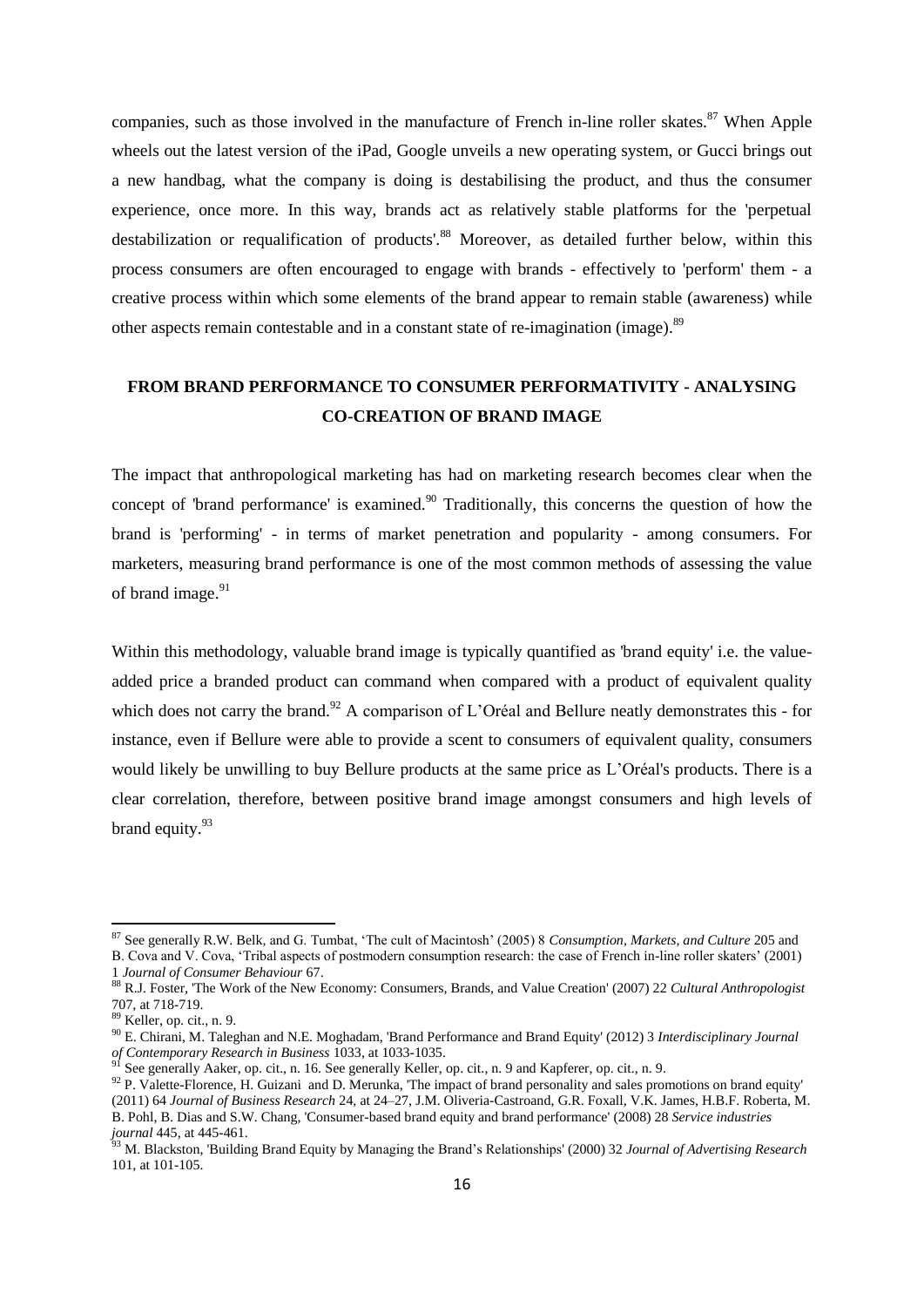Of course, with the rise of anthropological marketing the issue of how to precisely measure brand performance has become less straightforward.<sup>94</sup> Indeed, recent marketing papers are sometimes ambiguous when it comes to describing what actually happens when brand performance happens.<sup>95</sup> Similarly, regarding brand equity, while there is a broad consensus as to what it is in a general sense, there are 'several often-divergent view-points on the dimensions of brand equity, the factors that influence it, the perspectives from which it should be studied, and the ways to measure it.<sup>96</sup>

Yet, even where there are disagreements about how precisely to study brand performance, marketers are united in agreement that the actions of the consumer are at the heart of this process. For instance, Blackston argues that the signal aim of measuring brand performance is to discover whether consumers are forming a relationship with the brand that is meaningful for them at a personal level, because it is this which gives positive associations to the brand's image. Attributes that are typically measured as part of this analysis include the consumer's loyalty to, trust of, and emotional connection to the brand  $97$ 

Given the centrality of the consumer in this context, it is worth recalling the work of Judith Butler in considering whether the term brand performance requires a corollary in the form of 'consumer performativity'. This concept takes Butler's theory - originally put forward in the context of postmodern identity construction - and applies it in the context of consumer-brand interaction.<sup>98</sup> Specifically, it involves asking the following question: to what extent can the consumer-brand relationship be described as a performative one i.e. brought to life by acts of identity performance and citation by consumers? In other words, does the term consumer refer to something the person merely 'is' or does it refer to something the person actively 'does'?<sup>99</sup> Moreover, if brand image results from consumer performativity, what is the significance of the investment of the TM owner in this context? As explored below, it is in relation to these questions that the work of Constantine Nakassis becomes useful.

<sup>94</sup> M.S.W. Leea, J. Motion, and D. Conroy, 'Anti-consumption and brand avoidance' (2009) 62 *Journal of Business Research* 169, at 169-170.

<sup>&</sup>lt;sup>95</sup> Examples of a more theoretical approach are provided by S. Leitch and J. Motion, 'Retooling the corporate brand: A Foucauldian perspective on normalisation and differentiation' (2007) 15 *Journal of Brand Management* 71 and C. Hackley, '"We Are All Customers Now..." Rhetorical Strategy and Ideological Control in Marketing Management Texts' (2003) 40 *Journal of Management Studies* 1325.

<sup>&</sup>lt;sup>96</sup> K.L. Ailawadi, D.R. Lehman and S.A. Neslin, 'Revenue premium as an outcome measure of brand equity' (2003) 67 *Journal of Marketing* 1.

 $97$  A. Chaudhuri and M.B. Holbrook, 'The chain of effects from brand trust and brand affect to brand performance' (2001) 65 *Journal of Marketing* 81, at 81-82. See also T. Munoz and S. Kumar, 'Brand metrics: Gauging and linking brands with business performance' (2004) 11*The Journal of Brand Management* 381.

 $^{88}$  Nakassis, op. cit., n. 4. For discussion of the destabilized subject in the aftermath of post-modernism in the consumer context see generally P. Sweetman, 'Anchoring the (Postmodern) Self? Body Modification, Fashion and Identity,' (1999) 5 *Body and Society* 51 and M. Featherstone, *Consumer Culture and Postmodernism* (2007, 2nd edn.).  $99$  id.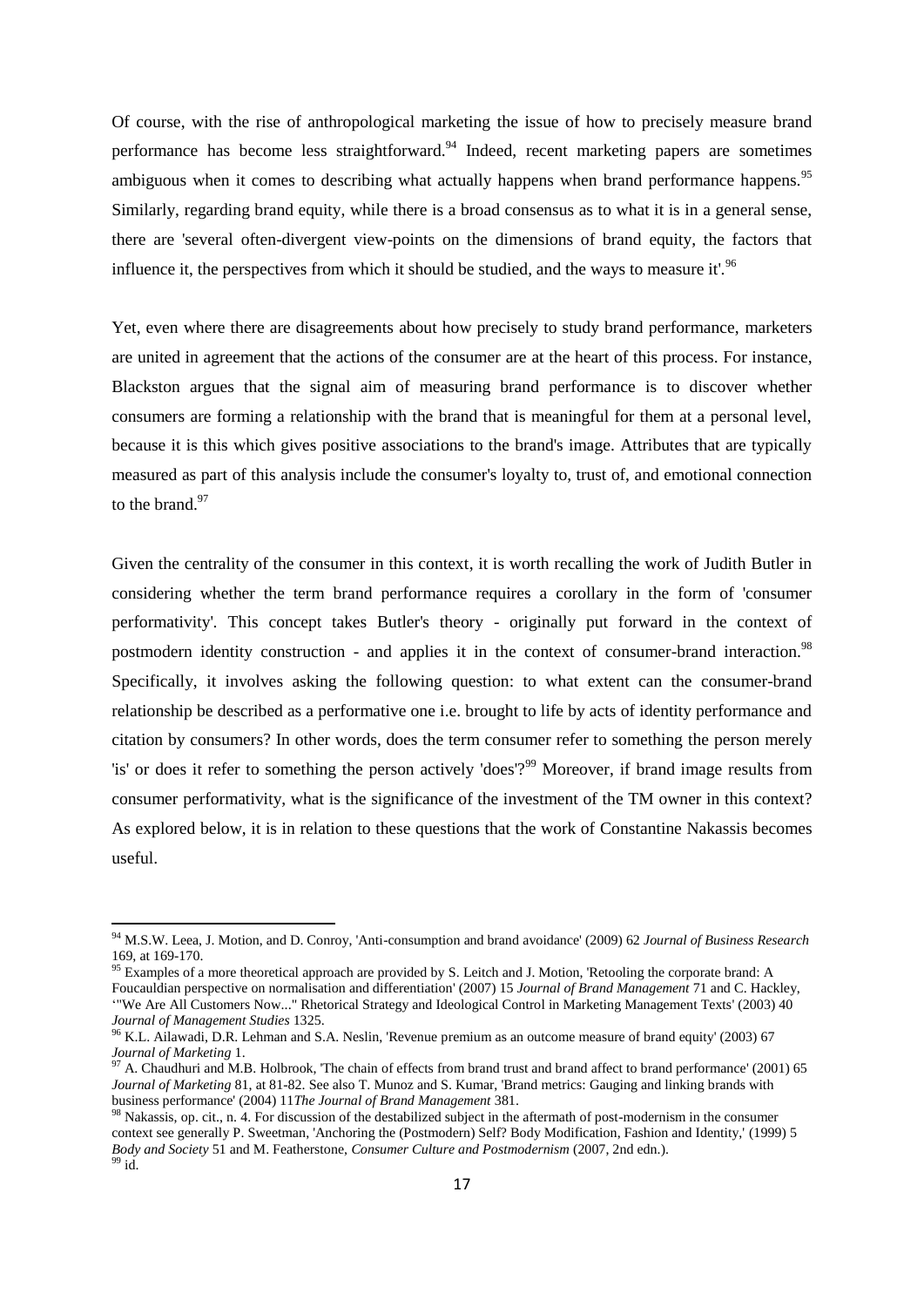## **CONSUMER PERFORMATIVITY OF BRANDS - THE KEY TO BRAND IMAGE CREATION?**

Drawing on the work of Butler, Nakassis argues that the role of the consumer is highly performative, noting that in their day to day behaviour consumers actively 'cite' brands to conjure up and re-enact images - of events, fantasies or experiences - in order to project a self image congruent with those images.<sup>100</sup> As Nakassis observes:

"Making a brand part of one's life is always a contextualized performance of self image (or self-other relationality) that is like, but ultimately not, the brand's."<sup>101</sup>

Put simply, by undertaking performative acts of citation - e.g. by wearing a prominent brand label, driving a particular car, using a particular laptop or smart phone, taking part in a brand-endorsed competition, and so on - consumers actively make use of brands to reflect their actual or idealised perceptions of themselves, and in doing so they help to idealise the brand's image in return.<sup>102</sup> The malleability inherent in this process - reflecting the fluidity both of the person's identity and of the brand's image - gives the consumer-brand relationship an open-ended quality, potentially encompassing an ongoing series of performances that ceaselessly give pleasure (of whatever kind) to the consumer, while simultaneously raising the esteem of the brand's image.

In light of this, it is no surprise that in recent years a great many marketing case studies have focused their attention on the performative nature of consumer behaviour.<sup>103</sup> From these studies it can be said that acts of consumer performativity are most readily observable in the context of brands that are commonly associated with lifestyle, such as fashion, luxury goods, automobiles and information technologies. Nonetheless, Desai argues that examples of meaningful consumer-brand interaction can be found 'across a wide range of commercial industries'.<sup>104</sup> Indeed, in the 2014 Interbrand list of most valuable brands 14 of the top 100 are in the 'automotive' sector, 12 are in the technology sector, 12 are in the 'fast moving consumer goods' sector (which includes cosmetics, such as those made by L'Oreal,

1

<sup>&</sup>lt;sup>100</sup> id. See also J. Derrida, *Limited Inc.* (1988) 15 and R.W. Belk, M. Wallendorf and J.F. Sherry, 'The sacred and the profane in consumer behaviour: theodicy on The Odyssey' (1989) 16 *Journal of Consumer Research* 1, at 12-13.

 $101$  Nakassis, op. cit., n. 4, p. 629.

<sup>102</sup> C.R. Hollenbeck and A.M. Kaikati, 'Consumers' use of brands to reflect their actual and ideal selves on Facebook' (2012) 29 *International Journal of Research in Marketing* 395.

<sup>103</sup> A.M. Muñiz Jr. and T.C. O'Guinn, 'Brand community' (2001) 27 *Journal of Consumer Research* 412. For specific group studies see generally Belk and Tumbat, op. cit., n. 87 and B. Cova and V. Cova, op. cit., n. 87. See also M. Laroche, M.R. Habibi, M. Richard and R. Sankaranarayanan, 'The effects of social media based brand communities on brand community markers, value creation practices, brand trust and brand loyalty' (2012) 28 *Computers in Human Behavior* 1755, C. Veloutsou and L. Moutinho, 'Brand relationships through brand reputation and brand tribalism' (2009) 62 *Journal of Business Research* 314 and A. Payne, K. Storbacka, P. Frow and S. Knox, 'Co-creating brands: Diagnosing and designing the relationship experience,' (2009) 62 *Journal of Business Research* 379.

<sup>104</sup> Desai, op. cit., n. 1, p. 985. See also generally C. Lury, *Brands: The Logos of the Global Economy* (2004).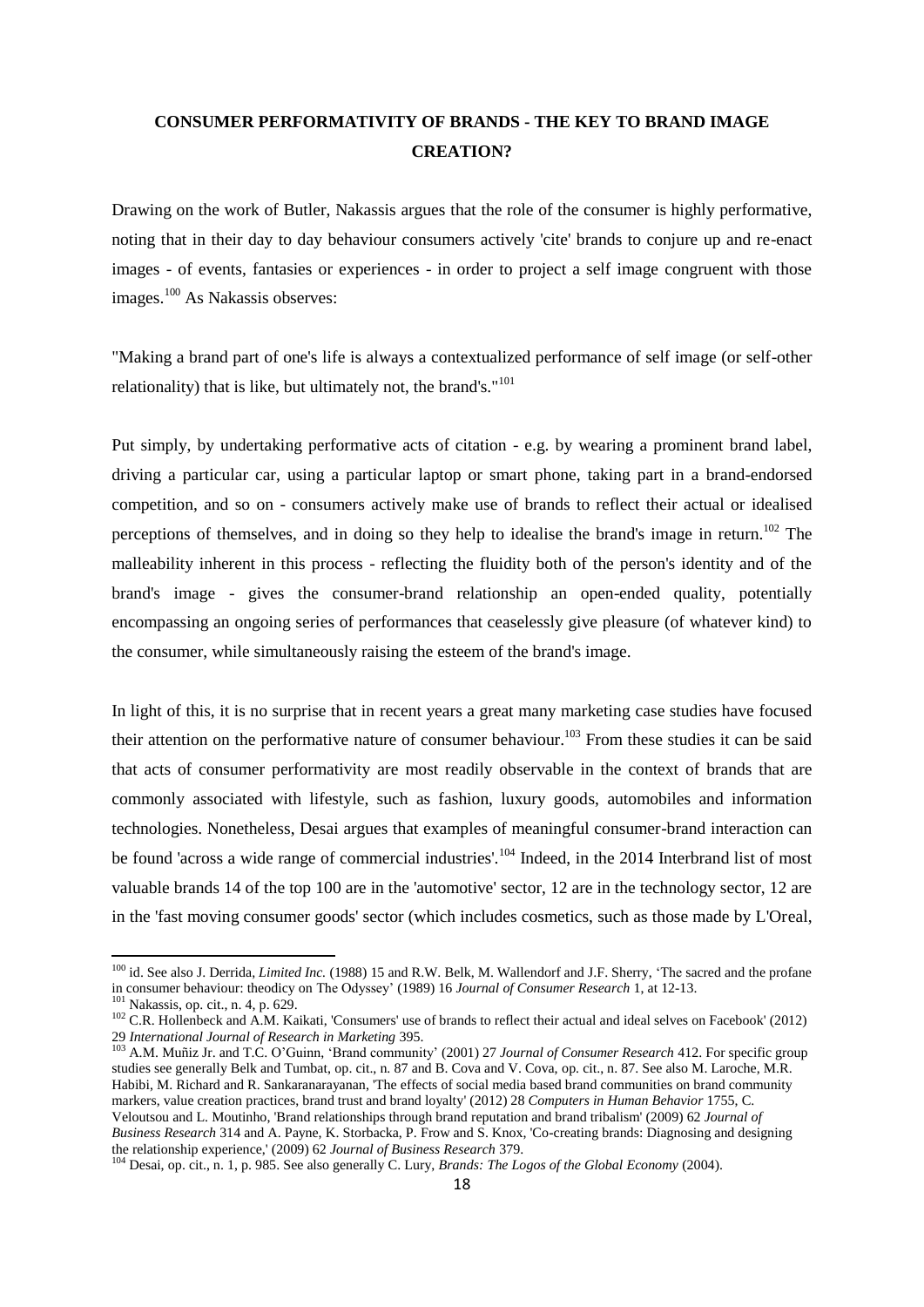as well as brands as diverse as Gillette, Kleenex, Heinz and Kellogg's), and 7 are found in the 'luxury goods' sector.<sup>105</sup>

Another point that emerges from analysis of recent studies is that consumer performativity of brands often involves social engagement with other consumers - demonstrating that a brand's image has no meaning without collectively shared references.<sup>106</sup> Clearly, without a polity of consumers to individually *and* collectively acknowledge and sustain the brand's iconography, its image would be hollow. On this, Gangjee observes that brands 'signal social identity or status – compare those who drive trustworthy Toyotas with flashy Ferraris'.<sup>107</sup> In Gangjee's example, Toyota automobiles are, in some people's view, 'trustworthy' (though they might also be described as 'boring') while Ferrari's cars are, in the eyes of some, 'flashy' (while they might be seen as 'exciting' by others). Necessarily, therefore, brand image creation involves the parallel existence of both individual consumer performance of brands and collective or community brand engagement. In other words, while each individual consumer might have a personal attachment to a brand, these individuals also live their daily lies within social spaces; and thus they are aware of - and play up to - commonly recognised brand traits.<sup>108</sup> Ultimately, the image of a brand only becomes truly iconic once it is accepted at both the individual and group levels. $109$ 

Two recent examples of anthropological marketing and brand image co-creation resonate very clearly in this context. Coca-Cola's recent 'Share a Coke' campaign encouraged consumers to search for and to inscribe their names (and their friend's names) onto Coke cans - quite literally inserting themselves into the brand;<sup>110</sup> meanwhile, Nike's 2014 slogan showing England football fans wearing the Nike England shirt proclaimed 'We make the shirt - you make it matter' - a statement that makes quite clear who really creates the positive images attributable both to Nike and to England.<sup>111</sup> In both the Coke and Nike examples there is no question that it is consumers who create the brand's fun and playful image via performative acts.

Ultimately, whether the performance is expressed at an individual or collective level, it is obvious that the so-called 'passive' consumer is largely a myth - the consumer is in fact an active, subjective person, capable of performing acts of identity and self-image via consumption. Moreover, it is this consumption that plays a large role - perhaps the key role - in the creation and maintenance of brand

 $105$  Interbrand, op. cit., n. 22.

<sup>106</sup> Muniz Jr. and O'Guinn, op. cit., n. 105.

<sup>107</sup> D. Gangjee, op. cit., n. 5, p. 35.

 $108$  Belk and Tumbat, op. cit., n. 87 and Cova and Cova, op. cit., n. 87.

<sup>109</sup> See generally M. Kemp, *Christ to Coke: How Image Becomes Icon* (2011).

<sup>&</sup>lt;sup>110</sup> The website for the Coca-Cola campaign is accessible at <http://www.shareacoke.com/>

<sup>&</sup>lt;sup>111</sup> The major advertisement for this Nike campaign is on YouTube: <https://www.youtube.com/watch?v=6H0lu5lU7tU>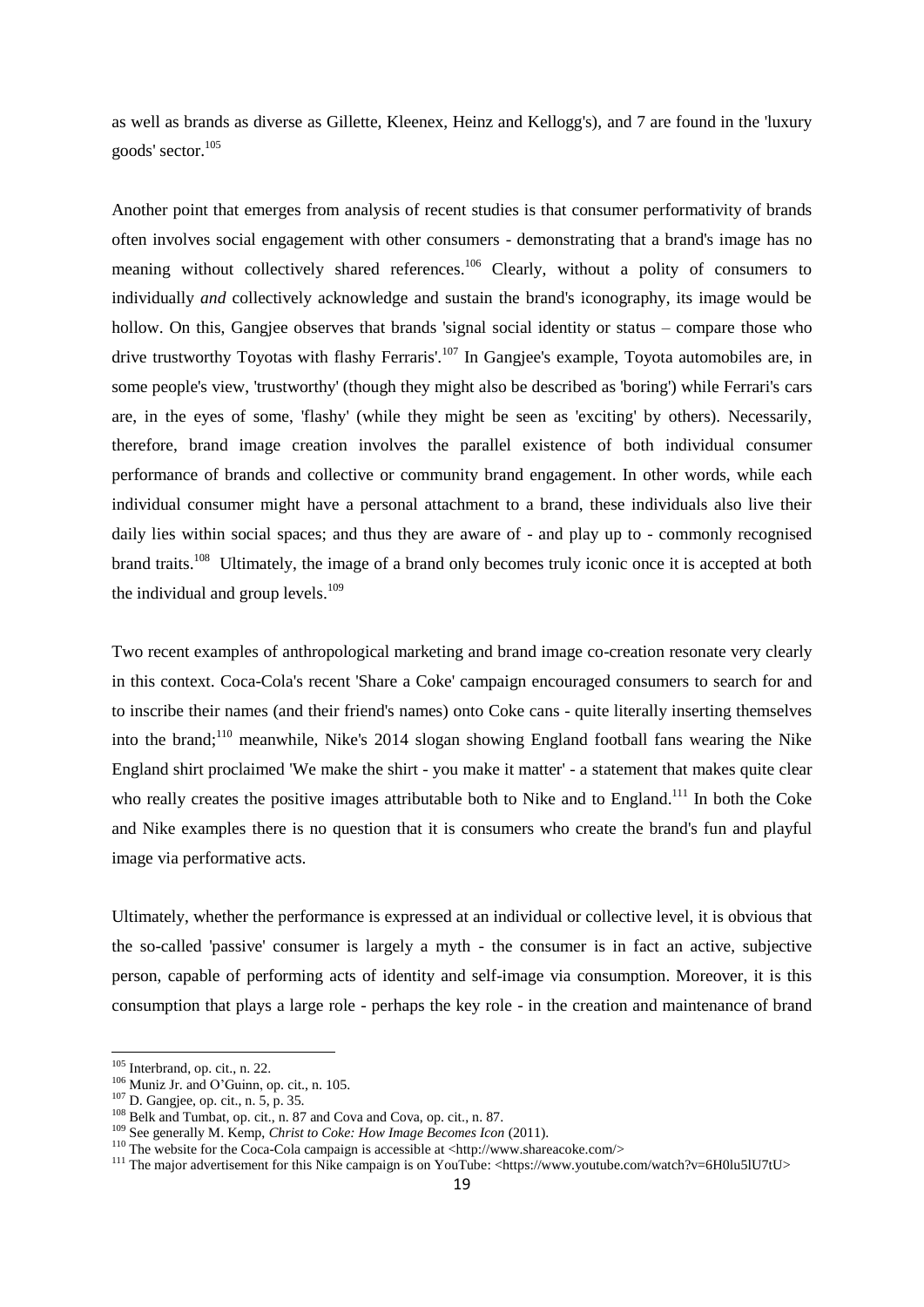image. To acknowledge this is not to valorise consumer behaviour per se - it is merely to recognise what is happening - and neither does this acknowledgement ignore the fact that the rapid growth of participatory consumerism over the past three decades has overlapped with a dramatic drop in active political participation (party membership, union membership etc.) within many developed economies.<sup>112</sup> Like it or not, consumers care deeply about brands and they often engage more enthusiastically with them than they do with political parties or civil society organisations. As Fournier remarks:

"Brands cohere into systems that consumers create not only to aid in living but also to give meaning to their lives."<sup>113</sup>

The connection between the agency of consumers and the creation of brand image is clear. One question remains, however: what role does the TM owner play in this process?

## **IS THE TRADE MARK OWNER THE 'RING-MASTER' OF BRAND IMAGE CREATION BY CONSUMERS?**

As Keller observes, the TM-owner is clearly active in exercising agency with respect to the creation of brand awareness - making consumers aware of the branded products which are available via investment in advertising.<sup>114</sup> Yet, as noted above, it is the consumer's actions that are most directly linked to the creation and maintenance of brand image.<sup>115</sup>

Despite this, it is important to acknowledge that there may be a role for the TM owner as a kind of 'puppeteer' or 'ring-master' behind the scenes. For instance, in addition to creating brand awareness, investment in advertising and anthropological marketing also sometimes encourages consumers to engage with brands at a performative level (performances which in turn generate brand image). In the Nike and Coca-Cola examples given above the companies' aim was clearly to encourage the development of an affective, performative relationship between the consumer and brand, and many consumers did in fact participate.<sup>116</sup> In light of this it is worth asking the following questions: by performing brands do consumers effectively become the 'puppets' of TM owners? In other words, are

<sup>112</sup> P. Ramsay, 'Faking Democracy with Prisoners' Voting Rights,' (2013) 7 *LSE Law, Society and Economy Working Papers* 1, at 1-7: <http://www.lse.ac.uk/collections/law/wps/WPS2013-07\_Ramsay.pdf>.

<sup>113</sup> Founier, op. cit., n. 81, p. 367.

<sup>114</sup> Keller*,* op. cit., n. 16, pp. 1-3.

<sup>115</sup> id.

<sup>116</sup> K. Roberts, *Lovemarks: The Future Beyond Brands* (2004) 43. See also K. Assaf, 'Brand Fetishism' (2010) 43 *Connecticut Law Review* 83, J. Sheff, 'Biasing Brands' (2010) 32 *Cardozo Law Review* 1245 and 'What are brands for?' *The Economist* August 30th, 2014): <http://www.economist.com/news/business/21614150-brands-are-most-valuable-assetsmany-companies-possess-no-one-agrees-how-much-they>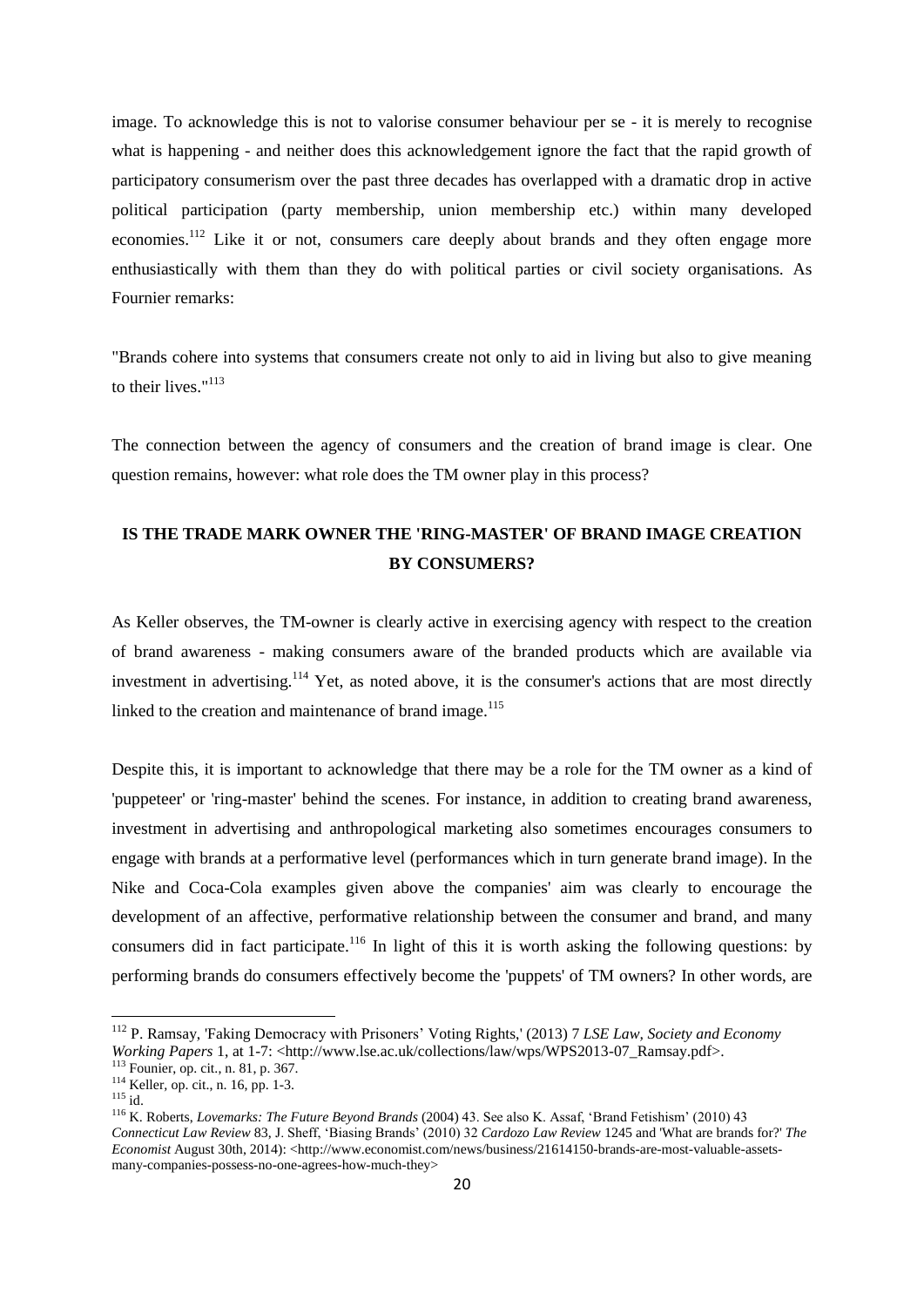consumer performances under the direction of the TM owner ring-masters? Indeed, even if consumer agency is the key to brand image creation, are TM owners really the ones exercising the crucial agency after all?

There is some weight to this idea. In the context of consumer performativity Herman et al. state that the asymmetric imbalance of power between the consumer and the TM owner ought to be obvious notably, the TM owner encourages consumer performativity only in so far as it gives value to the brand.<sup>117</sup> In this regard, TM owners intend for consumers to create the brand's image via performance of the brand, but the brand is not meant to become so over-used by consumers that it effectively becomes 'generic'.<sup>118</sup> The use of counterfeits is not allowed, being a clear violation of trade mark law. Furthermore, the consumer is not supposed to tarnish the brand's image in any way.<sup>119</sup> Thus, the freedom to make of the brand whatever the consumer wishes is (apparently) tightly restricted.<sup>120</sup>

In light of this, we could view consumer performativity of brands as being based on a real, but limited, idea of freedom of expression of self-identity, with the agency of the TM-owner seemingly never far away. We could view brands as inhabiting different 'orders of appearance' - at times appearing to facilitate acts of performance, exuberance and playfulness by consumers, while simultaneously working as badges of conformity for behaviour that is always overseen by the TM owner.<sup>121</sup> In this way, consumer performativity could be described as being both empowering and disempowering: it empowers in the sense that it allows the consumer to shape a sense of identity (either individually or within a wider group dynamic); but it also disempowers by costing the consumer money, time and energy.<sup>122</sup> For this reason Nakassis states that the brand 'always defers its promise to satisfy and thereby reproduces that very desire'.<sup>123</sup> Similarly, Mazzarella describes this phenomenon as 'keeping-while-giving'.<sup>124</sup>

Furthermore, although TM owners and marketers acknowledge that there is a crucial role for consumers in the creation and maintenance of brand image, and thus equity, they do not view consumers as equity partners.<sup>125</sup> As Arvidsson argues, consumers labour to create brand value via performative acts, while simultaneously paying for the goods/services which carry the brand in order

 $117$  Herman et al., op. cit., n. 77, p. 187.

<sup>118</sup> R.J. Coombe, *The Cultural Life of Intellectual Properties: Authorship, Appropriation, and the Law* (1998) 79-82.

<sup>119</sup> Foster, op. cit., n. 88, p. 724.

<sup>120</sup> id., p. 719.

<sup>121</sup> J. Baudrillard, 'Simulations' in *Continental Aesthetics - Romanticism to Postmodernism - An Anthology*, eds. R. Kearney and D. Rasmussen (2001) 411-430, at 414.

Jameson, op. cit., n. 76, p. 86.

<sup>&</sup>lt;sup>123</sup> Nakassis, op. cit., n. 4, p. 634.

<sup>124</sup> W. Mazzarella, *Shovelling Smoke: Advertising and Globalization in Contemporary India* (2003) 194.

 $125$  de Waal Malefyt, op. cit., n. 85, pp. 201-202.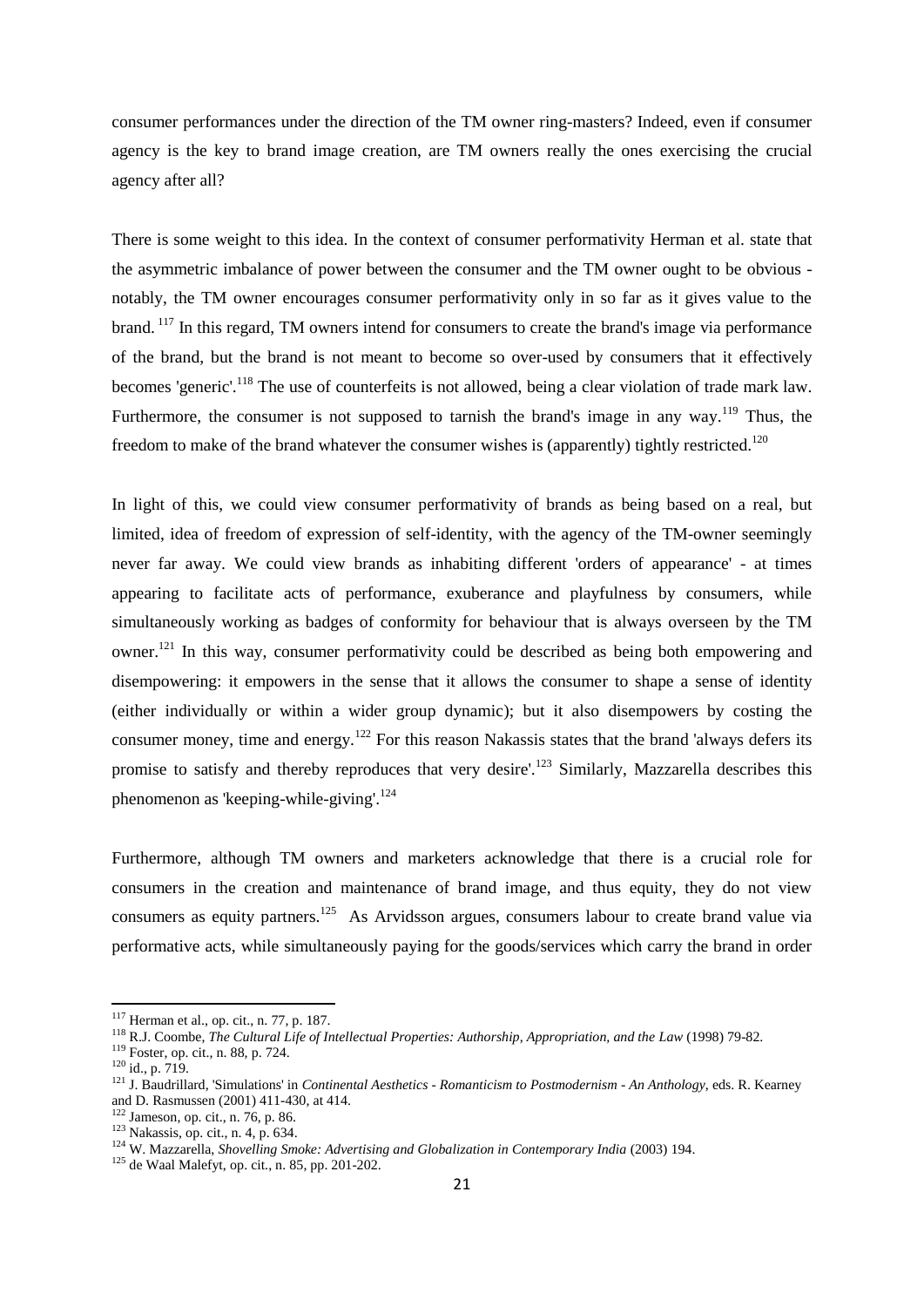to do this.<sup>126</sup> The practical result of this, as Foster observes, is that valuable brand image represents TM owners' 'appropriation of the appropriations of branded goods by consumers'.<sup>127</sup>

So are the TM owners - as ring-masters - the real creators of brand image, or are consumers - as the direct performers of brands - nonetheless still the crucial agents? From the perspective of trade mark doctrine and the investment function we need to consider the question of what should count as 'investment'. Should only (financial) investment - for example, in advertising - count, or should other investments - labour, time, imagination - made by consumers also count?

#### **WHO SHOULD OWN BRAND IMAGE? (OR, WHOSE INVESTMENT SHOULD COUNT?)**

What the above discussion inevitably leads back to is the crucial question of ownership: put simply, since both consumers and the TM owner appear to exercise some agency in the creation of a brand's image, who, precisely, should own it? As noted above, we could view the TM owner as the puppeteer or ring-master of consumer performativity of brands i.e. we could view TM owners as investing in advertising and exercising their agency to enable, and ultimately, control, consumers' performative investment and agency with respect to the creation of brand image.<sup>128</sup> We could then say that, as the ultimate ring-masters, TM owners should in fact own any brand equity that results from consumer performativity of brands. This plausibly could be aligned with the investment function accepted by the courts in *L'Oréal*.

Nonetheless, it is not enough to envisage the TM-owner behind the scenes pulling all of the consumerist strings that eventually give the brand's image content and value. Consumer performativity of brands - and the consequent building up of brand image - is not something that in all cases is overseen and controlled by the TM owner; on each occasion, the performance is different, and has different meanings, sometimes it is in line with the TM owner's wishes, sometimes not.<sup>129</sup>

Even more important is the fact that the TM owner's agency is not always present. There are many examples of creative and subversive appropriations of brands - the terms 'brandalism', 'homage' and 'remix' are often used in such cases - by artists and by up-and-coming companies, particularly in

1

 $126$  Arvidsson, op. cit., n. 61, p. 237.

<sup>&</sup>lt;sup>127</sup> Foster, op. cit., n. 17, p. 718.

<sup>128</sup> R. Neate, 'How an American woman rescued Burberry, a classic British label' *The Guardian*, 16th April 2013: <http://www.theguardian.com/business/2013/jun/16/angela-ahrendts-burberry-chav-image> <sup>129</sup> Nakassis, op. cit., n. 4, p. 634. See also S. Katyal, 'Semiotic Disobedience' (2006) 84 Washington University Law Review 489.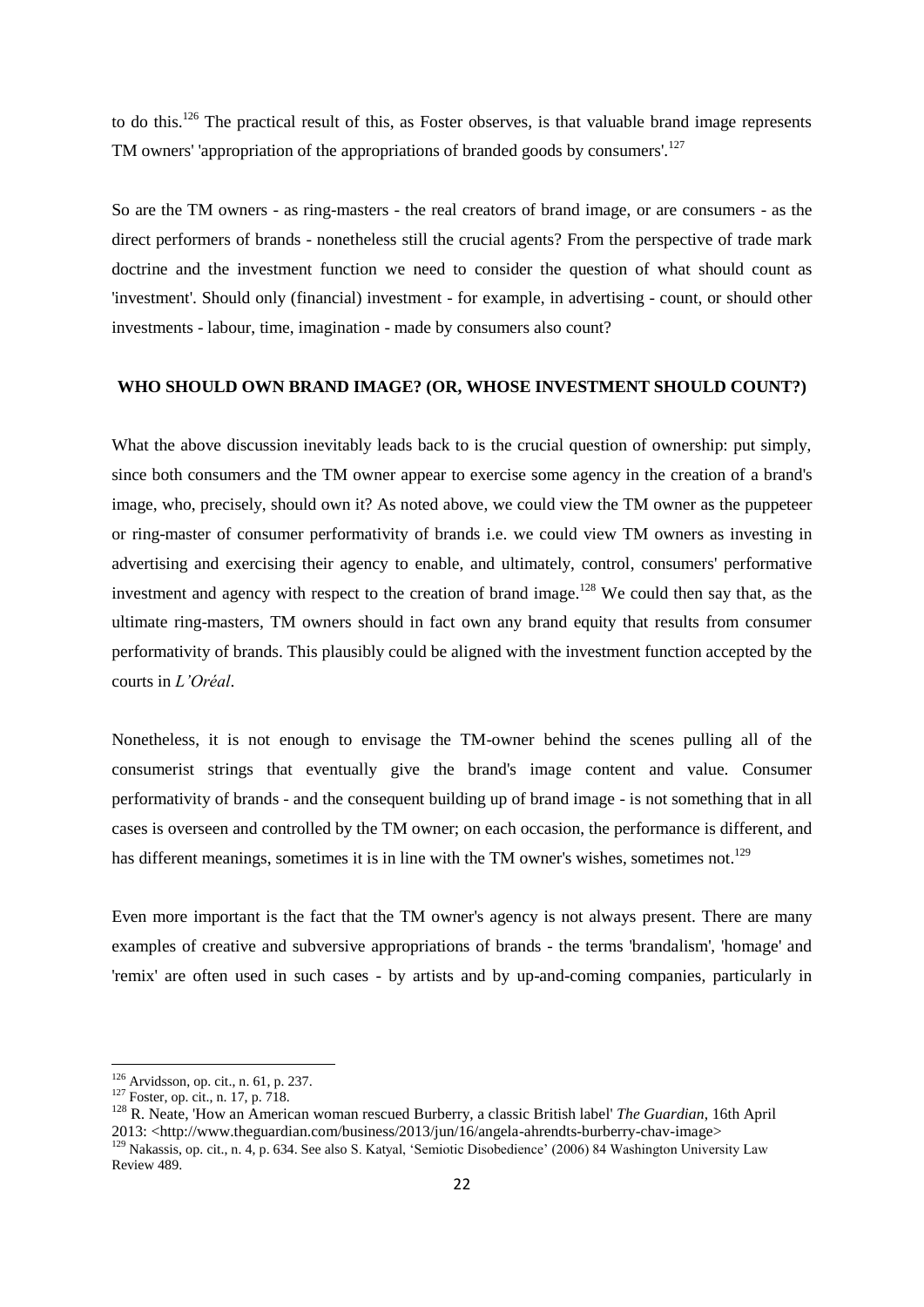developing countries.<sup>130</sup> While some of these examples involve criticism of a brand and what it represents, some actually serve to increase the esteem of the brand's image. For instance, Nakassis argues that there is now an 'aesthetic of brandedness' which plays itself out very differently in the developing world - for example, in India - than it does in the developed economies of Europe or the US. Nakassis refers to examples from his field research of young, lower-middle class Indian men who wear counterfeit branded clothes in order to engage with - and perform - the brands, and who argue that wearing the 'genuine' clothes is not financially feasible for them (and indeed that it would be seen by their peers as a socially obscene thing to do, given the large scale poverty that exists in India).<sup>131</sup>

Such subversive appropriations and counterfeits irritate TM owners because they involve consumers citing the brand 'without actually being part of the authorizing chain of production (and profit flow) that certifies the brand good'.<sup>132</sup> Nonetheless, Nakassis notes that in circumstances where brandedness is an aesthetic in itself, the illegality of the counterfeit actually serves to bolster the image of the brand.<sup>133</sup> In other words, in such circumstances the esteem of the brand - brand image - is actually increased by examples of consumer performativity which involve counterfeits. It is reasonable to assume, therefore, that at least some brand equity is created in circumstances where not only is the agency of the TM owner absent, but where the TM owner actually opposes the specific performative acts of consumers (as violations of trade mark law). This raises serious questions about whether the link between the investment of the TM owner and brand image is truly strong enough to justify the award of ownership of every aspect of the brand's image to TM owners.<sup>134</sup>

#### **CONCLUSION**

In light of the above analysis, a number of points are worth noting. First, there is a crucial distinction between the trade mark and the brand, with the brand encompassing the trade mark but also wider attributes and associations, which are often of value. Second, these wider attributes can be sub-divided into brand awareness (largely created directly by the investment of the TM owner) and brand image (created by the direct agency of consumers as the primary performers of brands, and in some cases but by no means all cases - co-created by TM owners as the secondary 'ring-masters' of these performances). Third, although trade mark law has traditionally given protection to the trade mark but not to every positive or valuable attribute of the brand - recently the CJEU has sought to protect

<sup>130</sup> B. Luvaas, 'Designer Vandalism: Indonesian Indie Fashion and the Cultural Practice of Cut 'n' Paste,' (2010) 26 *Visual Anthropology Review* 1, at 1-5.

<sup>131</sup> Nakassis, op. cit., n. 8, p. 634. See also E. Penz and B. Stöttinger, 'Forget the "Real" Thing–Take the Copy! An Explanatory Model for the Volitional Purchase of Counterfeit Products' (2005) 32 *Advances in Consumer Research* 568.

 $id., p. 632.$ 

 $133$  id., p. 635.

<sup>134</sup> Desai, op. cit., n. 1, p. 992. See also Gangjee, op. cit., n. 5, p. 37.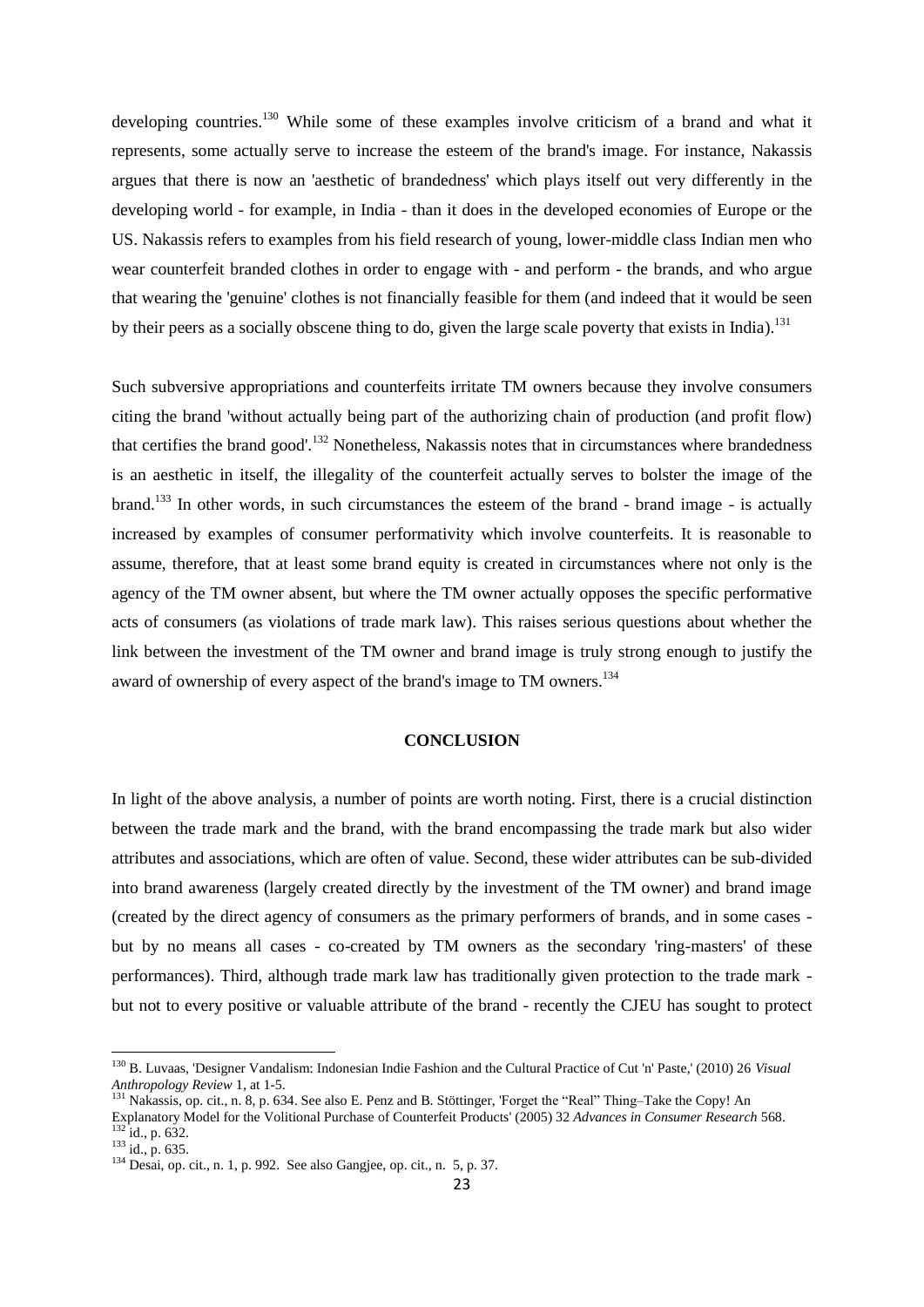brand image using trade mark law, and has awarded ownership of brand image to TM owners on the basis of the TM owner's investment. Notably, in developing this expansive view of trade mark law the CJEU has ignored the performative role of consumers as co-creators of brand image, and has instead rested its internal assumptions on a stable, top-down idea of brand creation that has been entirely destabilised by recent marketing theory and practice.<sup>135</sup>

Given the complexity inherent in the dialogical process of brand image creation - which, as noted above, often involves the agency of both consumers and the TM owner, as well as the maintenance of stable (brand awareness) and unstable (brand image) elements - the CJEU's blanket award of ownership of brands to TM owners seems unjust, and it does not fit neatly with the stated justification of the investment function. Moreover, the ability of courts to make coherent legal decisions in the field of trade mark law is likely to be hindered, not helped, if the courts stubbornly persist with an outdated understanding of the relationship between trade mark owner investment and brand image creation.

It would be better for the law if the courts were willing to accept that the role consumers play in the creation and maintenance of brand image ought to be taken into account when questions of investment, agency and ownership arise. Indeed, in such situations it is perfectly in line with the traditional doctrine of trade mark law to say that there are aspects of the brand that do not fall within trade mark protection, and that these aspects, despite their value, ought not to be owned by anyone..<sup>136</sup>

In other words, the courts should not be afraid to state the obvious: the purpose of trade mark law is to protect trade marks - not every single aspect of the wider brand - a point that seems especially evident in cases where there no harm is caused to an underlying mark.

If the courts are unwilling to reverse course - or at the very least to provide a more compelling explanation for how brand image creation fits within traditional boundaries of trade mark law - the best way forward would be for a thorough re-think at the policy and legislative levels of what the law should protect with respect to brands. Unfortunately, efforts to do this are often stymied by a lack of political will - for example, a recent EU trade mark reform proposal to put language into Article 10(2)(a) of the redrafted Trade Marks Directive to limit double identity protection to origin-related scenarios failed to survive into the final package of reforms.<sup>137</sup> Nevertheless, bearing in mind the eternal maxim that not everything that is valuable necessarily deserves legal protection, and that the law ought to take non-corporate interests - notably those of citizens, consumers and competitors - into

1

 $135$  Butler, op. cit., n. 4, and Nakassis, op. cit., n. 4.

<sup>136</sup> Callon et al., op. cit., n. 4, pp. 194-199.

<sup>137</sup> Senftleben, op. cit., n. 21.